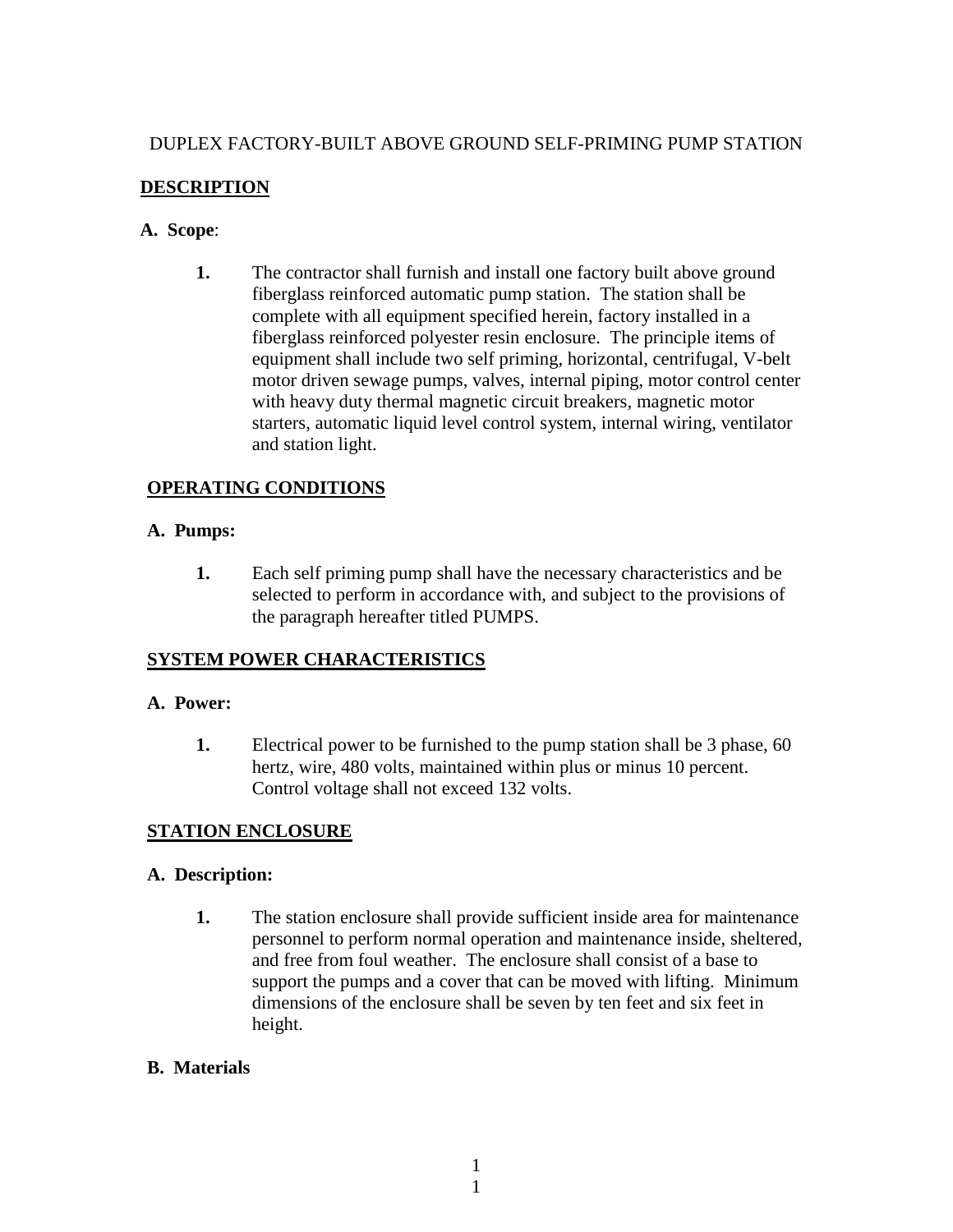- **1.** The station enclosure shall be manufactured of molded reinforced orthophthalic polyester resins with a minimum of 30% fiberglass, and a maximum of 70% resin. Resin fillers or extenders shall not be used.
- **2.** Glass fibers shall have a minimum average length of 1 ¼ inches. Major design considerations shall be given to structural stability, corrosion resistance, and watertight properties. The polyester laminates shall provide a balance of mechanical, chemical, and electrical properties to insure long life. They must be impervious to microorganisms, mildew, mold, fungus, corrosive liquids, and gases which can reasonably be expected to be present in the environment surrounding the wet well.
- **3.** The enclosure shall have a K factor of approximately 1.5 Btu/hr/ $\degree$ F/sq. ft./inch. The design of the enclosure shall be such that an electric heater of not more than 3000 watts shall be sufficient to maintain a 90<sup>o</sup>F differential between station interior temperature and outside air temperature.
- **4.** All interior surfaces of the housing shall be gel coated with a polyester resin. It shall be of suitable thickness and formulated to provide:
	- **a.** Maintenance-free service
	- **b.** Abrasion resistance
	- **c.** Color fastness
	- **d.** Gloss retention
	- **e.** Protection from sewage, greases, oils, gasoline, and other common chemicals
- **5.** The outside of the enclosure shall be coated with a suitable pigmented resin, compounded to insure long maintenance-free life.

#### **C. Enclosure Base:**

**1.** Station base shall be constructed with a completely encapsulated structural steel frame for corrosion protection. Frame shall provide adequate structural support for pumps, motors, and piping. The encapsulated frame shall extend to lift points provided and assure adequate strength to resist deformation of structure during shipping, lifting, or handling. The structural steel base shall be completely encapsulated within a molded fiberglass reinforced polyester base shell. Wall thickness hall be a minimum of 3/16 inch and base height a minimum of 5 inches to provide natural drainage of pump station floor to concrete pad. Interior of base shall be filled with a foamed in place rigid polyurethane structural foam. Foam shall be of closed cell type with a minimum density of 2.5 pounds/ft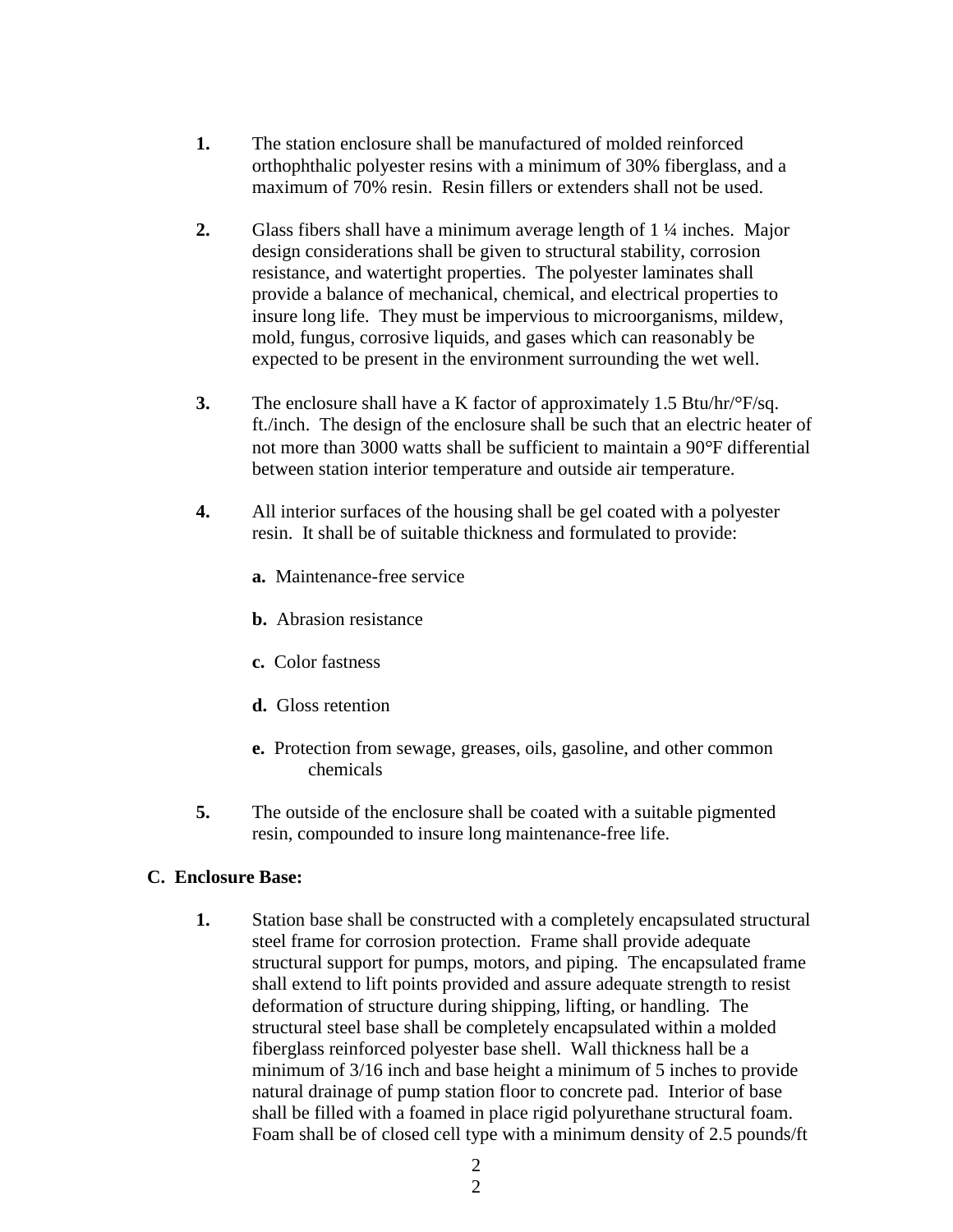to give adequate floor support for maintenance personnel and for handling of equipment.

- **2.** Holes through the base shall be provided for air release lines, air bubble lines, suction lines, and discharge lines. Holes for suction and discharge lines shall be provided with grout dams incorporated in a grout retention cavity which the contractor shall fill at installation with suitable grout to seal each pipe-to-base joint against the entrance of hazardous gases from the wet well.
- **3.** Station base shall incorporate a suitable flange designed for securing the pump station to the concrete pad supplied by the contractor in accordance with the station plans.

# **D. Enclosure Cover:**

- **1.** The enclosure cover shall be movable without lifting to permit overhead access to either half of the station interior and shall be completely removable. A hasp and staple locking device shall be provided to secure the enclosure over the station base. Suitable gasketing shall be provided between the enclosure cover, end panels and base for protection from the elements.
- **2.** The enclosure cover shall be provided with hinged fiberglass reinforced access door. Minimum dimensions of the door shall be 27 inches wide by 56 inches high for access by maintenance personnel to station interior. Door shall be minimum  $\frac{3}{4}$  inch thickness and hinged with a full-length stainless steel piano hinge to a full perimeter aluminum door casing secured to the enclosure cover. Such door casing shall be furnished with a locking handle connected to a three-point latching mechanism. Latch shall engage door casing at top, side, and bottom for maximum security against vandalism.
- **3.** All mounting hardware for door casing and door must be concealed or of such type as to prevent vandalism with ordinary tools.

# **E. Ventilation Fan:**

**1.** A shuttered exhaust fan with a minimum capacity of 550 cfm to change the air in the enclosure once every minute, shall be mounted in one end wall. In the wall approximately opposite to this shall be mounted an air intake. Both intake and exhaust openings shall be equipped with a screen and cowl suitable designed to prevent the entrance of rain, snow, rocks, and foreign material. Fan circuit shall be fused, and shall be provided with a disconnect switch.

# **F. Station Light:**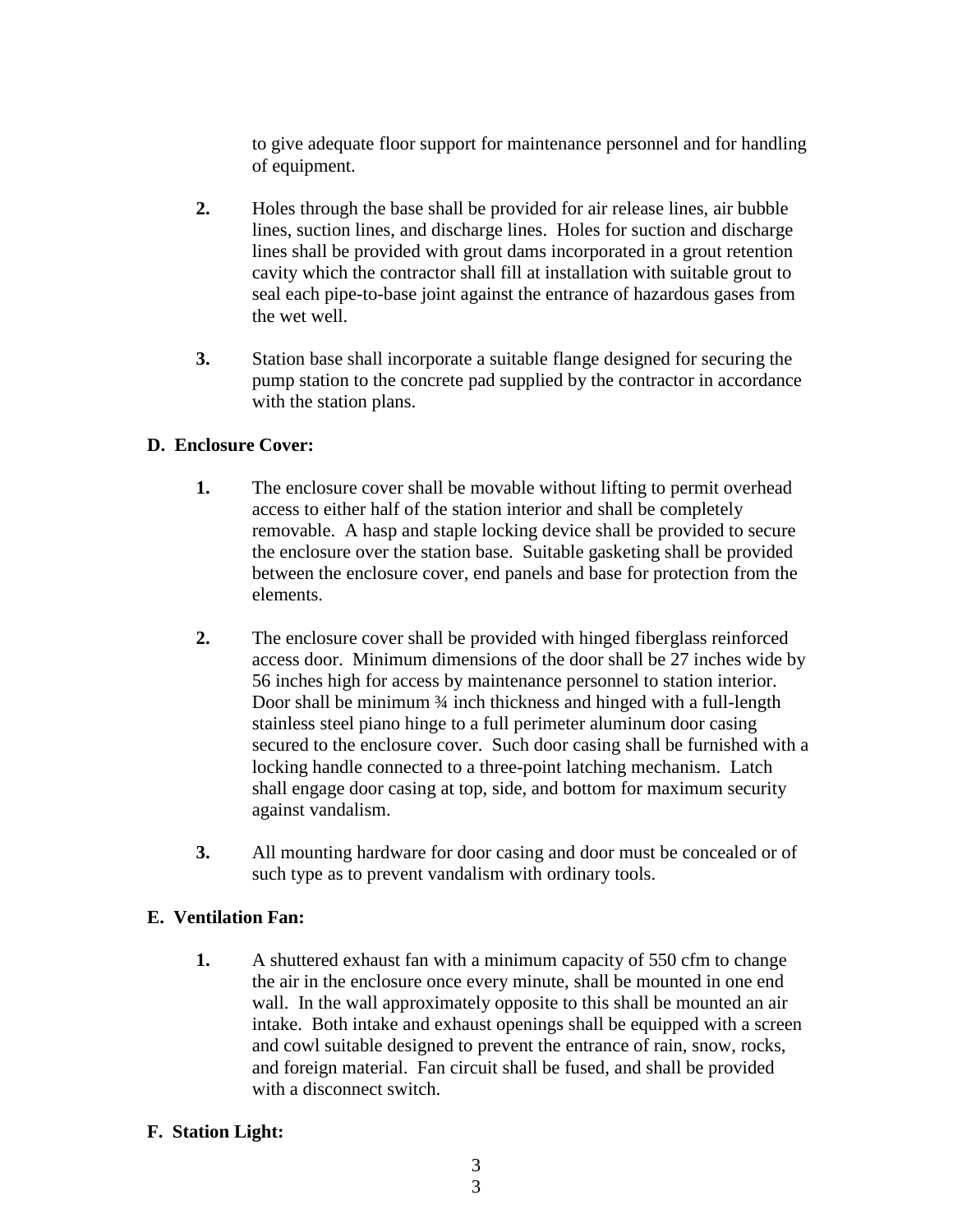**1.** An enclosed and gasketed 200-watt light fixture shall be provided. The fixture shall be vapor-tight, universal type. The fixture shall be centrally located to provide adequate light to all parts of the station and shall not constitute a physical hazard to inspection or service personnel. Light circuit shall be fused, and shall be provided with a disconnect switch.

#### **G. Station Heater:**

**1.** Pump station shall be provided with a 1300/1500 watt, 115 volt electric heater with cord and grounding plug. Ungrounded heaters shall not be acceptable.

# **PUMPS**

#### **A. Description:**

**1.** Pumps shall be horizontal, self-priming sewage pumps, specifically designed for pumping raw, unscreened, domestic sanitary sewage.

#### **B. Size: Note: Maximum pump size is 4 inch.**

**1.** Pumps shall have 4" suction connection, and 4" discharge connection.

# **C. Material:**

**1.** All areas of the pump casing and volute which are exposed to sewage shall be constructed of cast iron of no lesser grade than Class 30.

#### **D. Internal Passages:**

**1.** All openings, internal passages, and internal recirculation ports shall be large enough to permit the passage of a sphere 3" in diameter, and any trash or stringy material which can pass through the average house collection system. Screens or any internal devices that create a maintenance nuisance or interfere with priming and performance of the pump shall not be permitted. Certified dimensional drawings indicating size and locations of the priming recirculation port or ports shall be submitted to the engineer prior to shipment.

#### **E. Pump Performance:**

**1.** Each pump must have the necessary characteristics and be properly selected to perform under these operating conditions:

Capacity, in GPM 250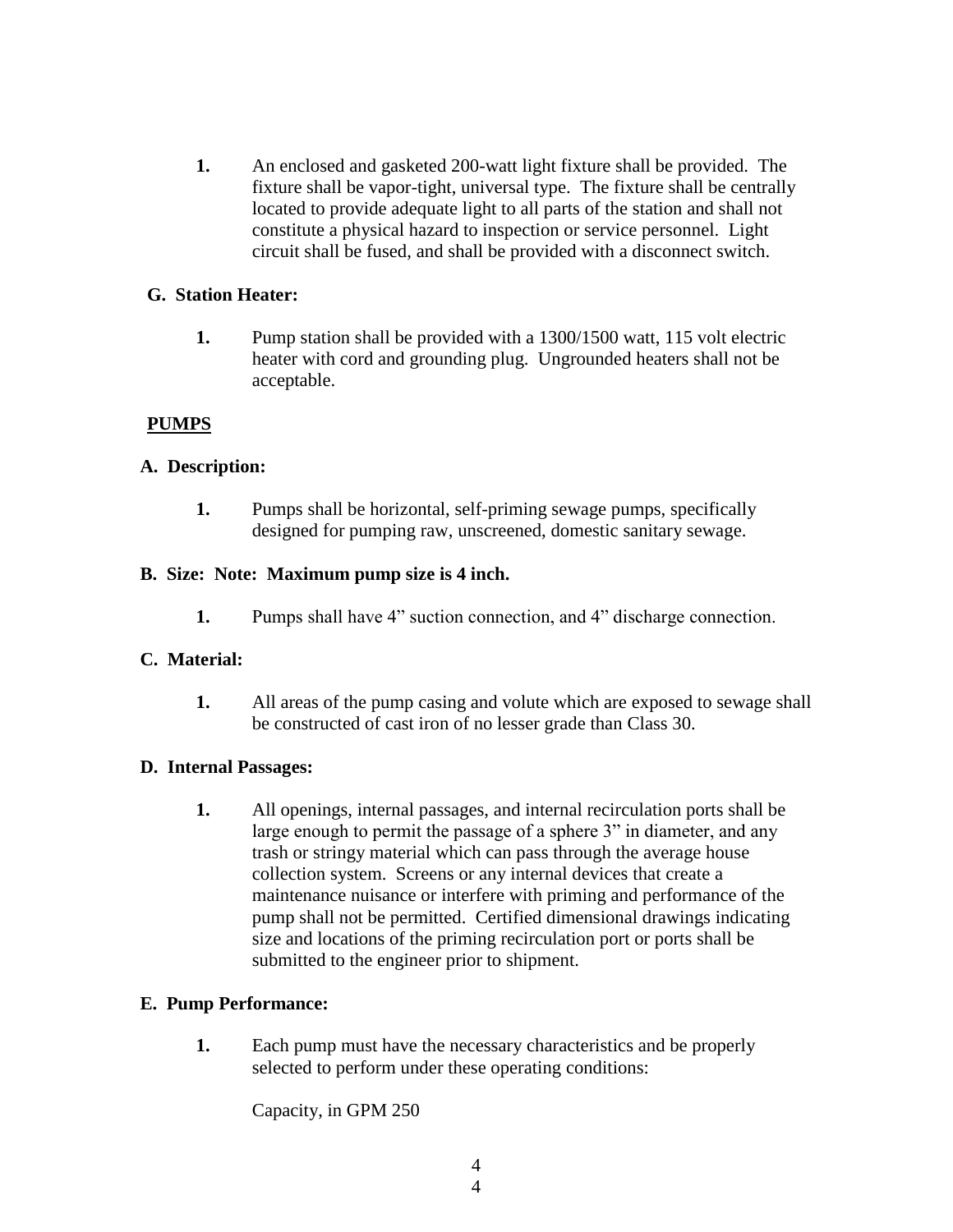| Total Dynamic Head, in feet 65"     |
|-------------------------------------|
| Total Dynamic Suction Lift, in feet |
| Maximum Repriming Lift, in feet 25" |
| Minimum TDH, in feet                |
| Maximum TDH, in feet                |
| <b>Maximum Static Suction Lift</b>  |
| Total Discharge Static Head         |

- **2.** Consideration shall be given to the sanitary sewage service anticipated, in which occasionally debris will lodge between the pump suction check valve and seat, resulting not only in loss of casing to the approximate center line of the impeller. Such occurrence shall be considered normal with proper installation of air release line free to atmosphere.
- **3.** In consideration of such occurrence and of the unattended operation anticipated, each pump shall be so designed as to retain adequate liquid in the pump casing to insure unattended automatic repriming while operation at its rated speed in a completely open system without suction valve and with a dray suction leg.

# **F. Reprime Performance:**

- **1.** Pump must be capable of a reprime lift of 25 feet at the selected speed and impeller diameter. Reprime lift is defined as the static height of pump suction centerline above the liquid that the pump will prime; and delivery within five minutes on liquid remaining in the pump casing after a delivering pump is shut down with the suction check valve removed. Additional standards under which reprime tests shall be run are:
	- **a.** Piping shall incorporate a discharge check valve down stream from the pump. Check valve size shall be equal (or greater than) the pump discharge diameter.
	- **b.** A ten foot length of one inch pipe shall be installed between pump and discharge check valve. This line shall be open to atmosphere at all times to duplicate the air displacement rate of a typical pump station fitted with an air release valve.
	- **c.** No restrictions shall be present in pump or suction piping which could serve to restrict the rate of siphon drop of the suction leg.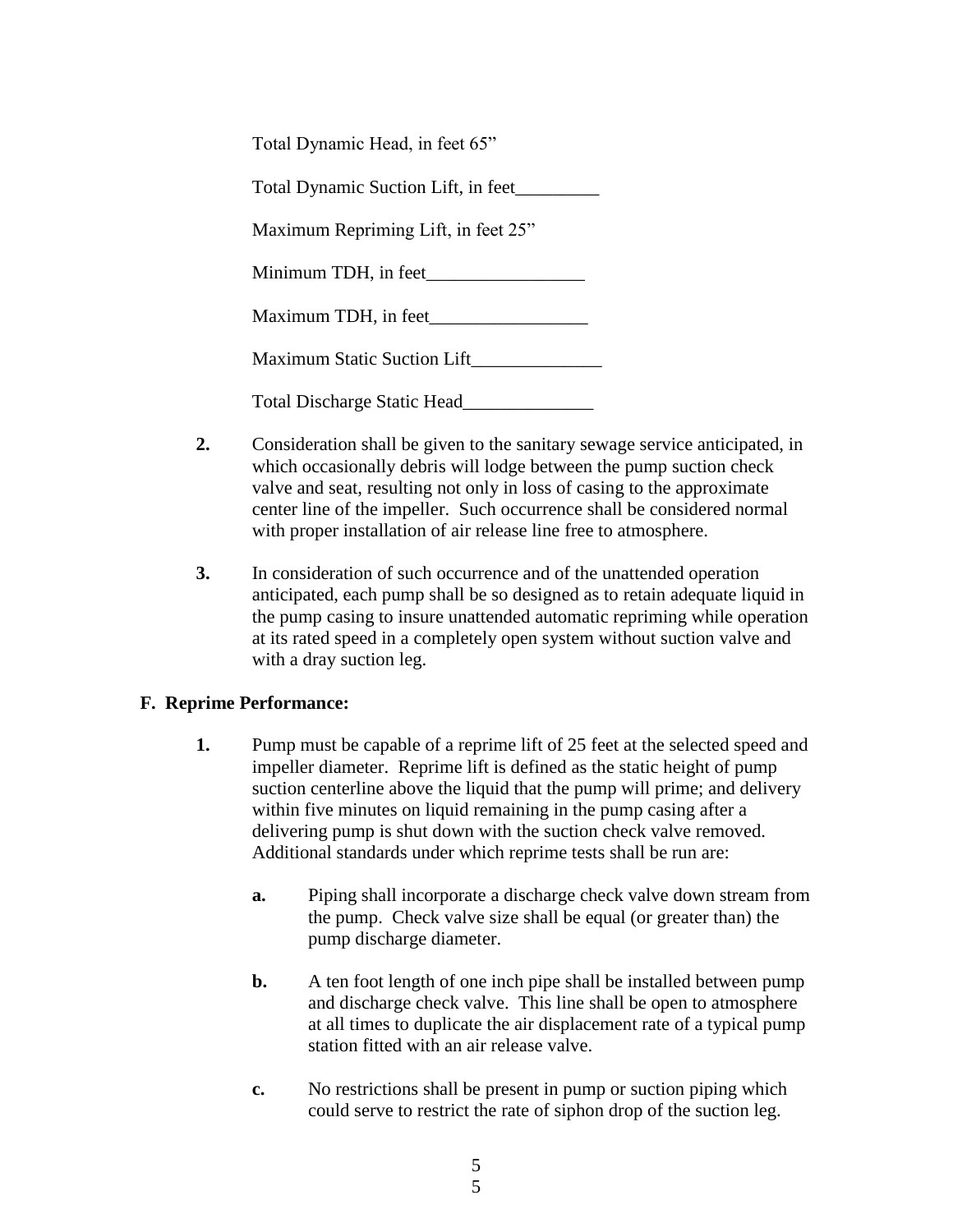Suction pipe configuration for reprime test shall incorporate a minimum horizontal run of 4.5 feet and one 90 degree ell.

- **d.** Impeller shall be set at the clearances recommended by the manufacturer in the pump service manual.
- **e.** Reprime lift repeatability shall be demonstrated by five sequential reprime cycles.
- **f.** Liquid to be used for reprime test shall be water.
- **2.** Certified reprime performance test data, prepared by the pump manufacturer and certified by a registered professional engineer, shall be submitted to the engineer prior to shipment.

#### **G. Serviceability:**

**1.** The pump manufacturer shall demonstrate to the engineer's satisfaction that due consideration has been given to reducing maintenance costs by incorporating the following features.

#### **H. Special Tools:**

**1.** No special tools shall be required for replacement of any components within the pump.

# **I. Cover Plate:**

**1.** The pump must be equipped with a removable cover plate, allowing access to pump interior to permit the clearance of stoppages and to provide simple access for service and repairs without removing suction or discharge piping.

# **J. Wear Plate and Rotating Assembly:**

**1.** The pump shall be fitted with a replaceable wear plate. Replacement of the wear plate, impeller, seal, and suction check valve shall be accomplished through the removable cover plate. The entire rotating assembly, which included bearings, shaft, seal, and impeller, shall be removable as a unit without removing the pump volute or piping.

# **K. Suction Check Valve:**

**1.** Each pump shall incorporate a suction check valve that can be removed or installed through the removable cover plate opening, without disturbing the suction piping. Sole function of check valve shall be to eliminate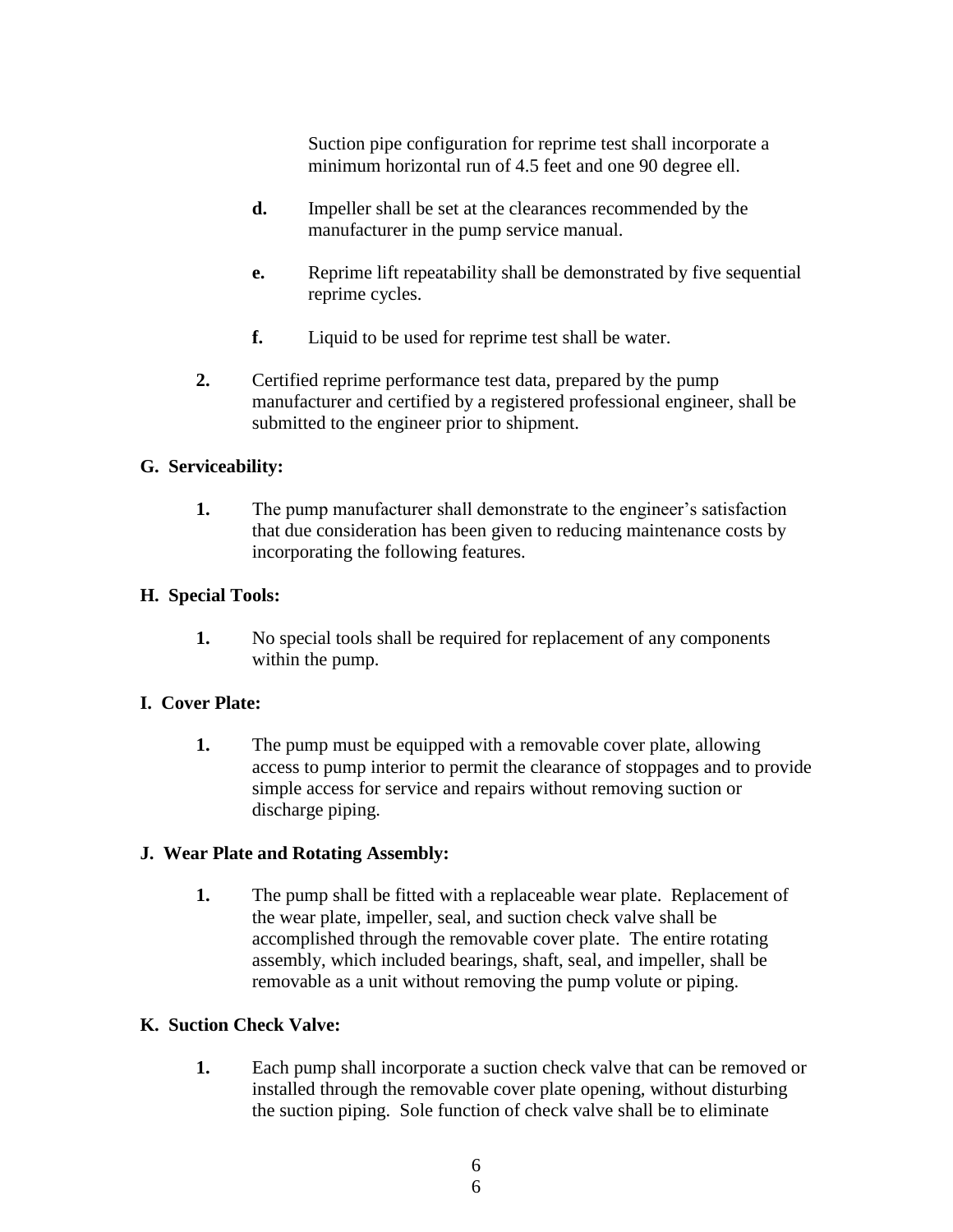repriming with each cycle. Pumps requiring suction check valves to prime or reprime will not be acceptable.

#### **L. Impeller Clearance Adjustment**

**1.** Means shall be provided for external adjustment of the clearance between the impeller and wear plate. The entire rotating assembly shall move as one unit to enable the clearances to be adjusted. Clearance adjustment by means of moving the shaft, thereby affecting the seal, shall not be acceptable.

#### **M. Spare Parts Kit:**

- **1.** There shall be furnished with the pump station the following spare parts:
	- **a)** One spare pump mechanical seal (complete)
	- **b)** One cover plate O-Ring.
	- **c)** One rotating assemble O-Ring.
	- **d)** One shaft sleeve.
	- **e)** One set of impeller clearance adjustment shims.

# **CONTRUCTION**

#### **A. Impeller:**

**1.** The impeller shall be two-vaned, semi-open, non-clog, cast in ductile iron with integral pump out vanes on the back shroud. Impeller shall thread onto the pump shaft and be secured with a lockscrew.

# **B. Seal:**

- **1.** The pump shaft shall be sealed against leakage by a mechanical seal. Both the stationary sealing member and mated rotating member shall be of tungsten titanium carbide alloy. Each of the mating surfaces shall be lapped to a flatness of one-half light band (5.8 millionths of an inch), as measured by an optical flat under monochromatic light. The stationary seal seat shall be double floating so that faces will not lose alignment during periods of shock loads, that will cause deflection, vibration, and axial or radial movement of the pump shaft.
- **2.** The seal shall be lubricated with oil from a separate, oil-filled reservoir. The same oil shall not be used to lubricate both shaft seal and shaft bearings.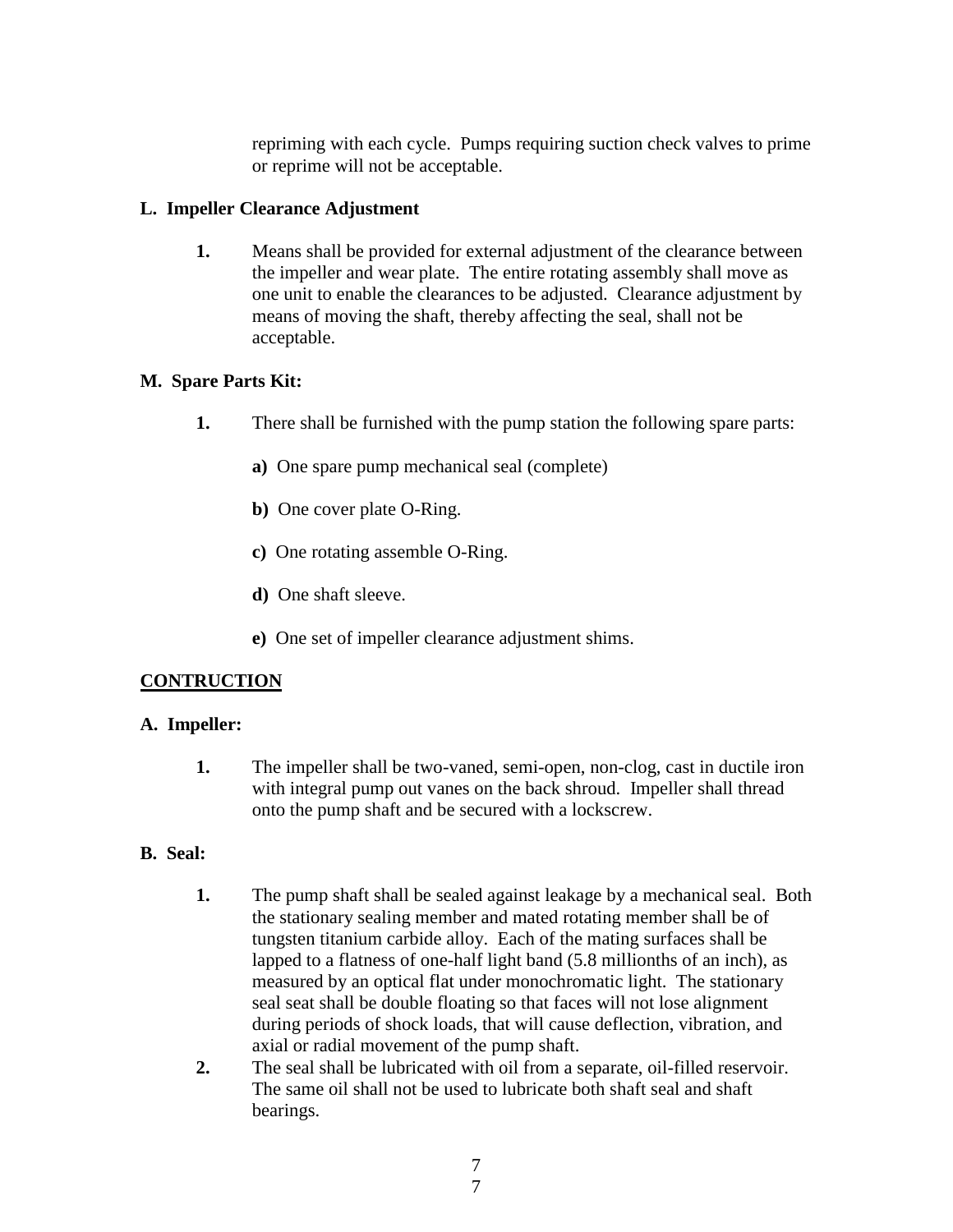**3.** The seal shall be warranted for a minimum of four (4) years from date of shipment. Should the seal fail within the first year, the manufacturer shall be obligated, upon notification, to furnish a new seal, without charge to owner, f.o.b factory. The cost of replacement seals thereafter will be on a pro-rata basis as follows:

| <b>Failure Within</b> | Percentage of New Seal Price |  |
|-----------------------|------------------------------|--|
|                       |                              |  |
| 2 Years               | 25%                          |  |
| 3 Years               | 50%                          |  |
| 4 Years               | 75%                          |  |

#### **C. Shaft Bearings:**

**1.** The pump impeller shaft bearings shall be anti-friction ball or tapered roller bearings, of ample size and proper design to withstand all radial and thrust loads which can reasonably be expected during normal operation. Bearings shall be lubricated from a separate reservoir. Pump designs in which the same oil lubricates both the shaft bearings and the shaft seal shall not be acceptable.

#### **D. Pump Suction and Discharge Spools:**

**1.** Pump shall be equipped with one-piece, cast iron suction and discharge spool, flanged on each end. Each spool shall have one 1  $\frac{1}{4}$ " NPT and one  $\frac{1}{4}$ " NPT tapped hole with pipe plugs for mounting of gauges or other instrumentation.

#### **E. Drain Kit:**

**1.** The pumps shall be provided with a drain kit which consists of a 10' length of plastic hose with a quick connect female kamlock fitting on one end of the hose and two sets of fittings for pump drains. Each set of fittings for the pump drain shall include a pipe nipple, bushing, bronze gate valve and a quick connect male kamlock fitting.

#### **F. Spare Parts Kit:**

- **1.** There shall be furnished with the pump station the following minimum spare parts:
	- **a)** One spare pump mechanical seal (complete).
	- **b)** One cover plate O-Ring
	- **c)** One rotating assembly O-Ring
	- **d)** One shaft sleeve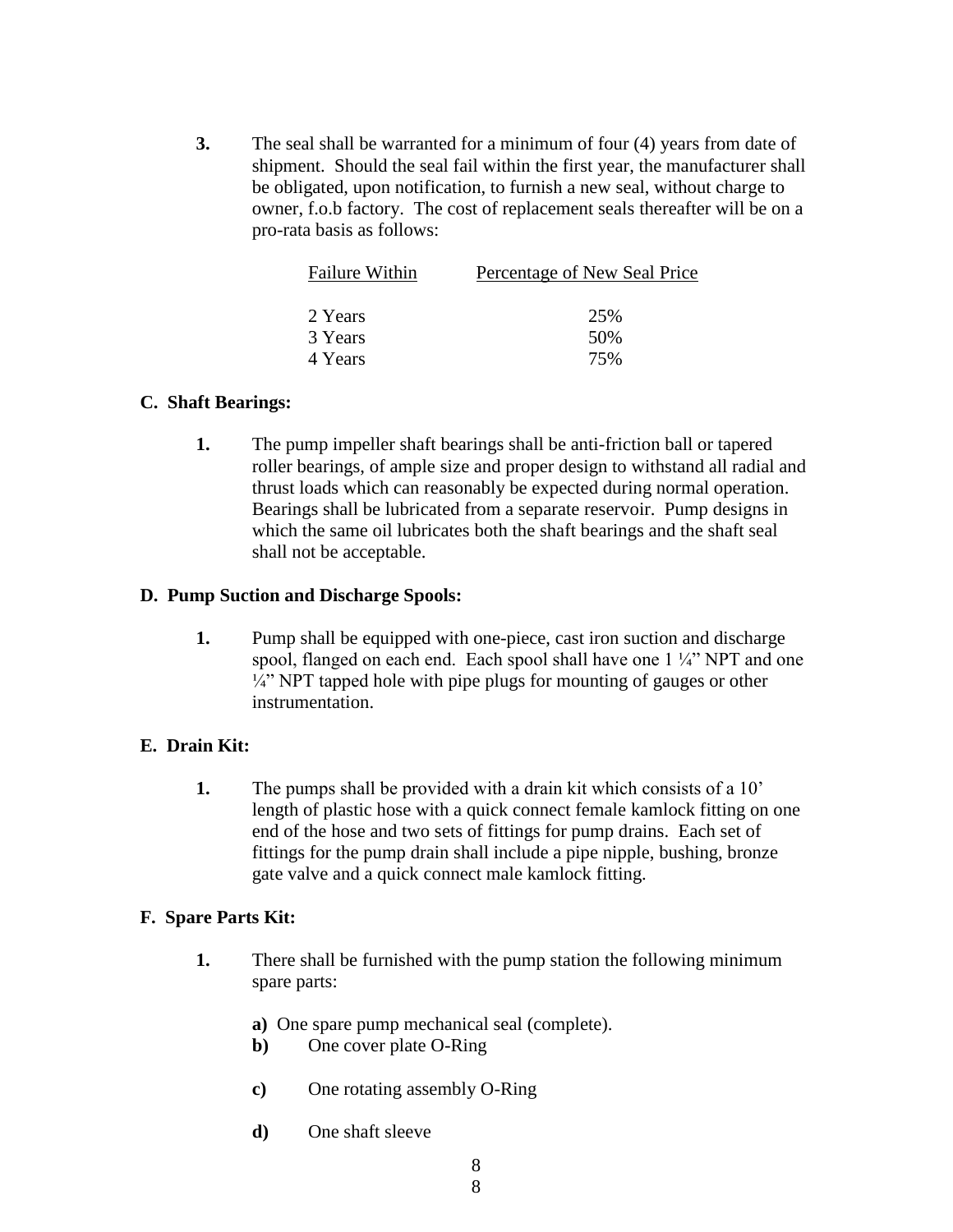#### **e)** One set of impeller clearance adjustment shims

#### **VALVES AND PIPING**

#### **A. Check Valve:**

**1.** Full flow type swing check valves shall have cast iron body with flanged ends rated at 125 lbs. Valves shall be fitted with an external lever and spring. Bronze body ring shall be threaded into the valve port. Valve clapper shall be cast iron, bronze face, and shall swing completely clear of waterway when valve is full open. Hinge pin shall be of 18-8 stainless steel construction and shall be utilized with bronze bushings and O-ring seals. Valves shall be equipped with removable cover plate to permit entry or for complete removal of internal components without removing the valve from the line. Valve rating shall be 175 psi water working pressure, 350 psi hydrostatic test pressure.

#### **B. Plug Valve:**

**1.** Each discharge line shall be equipped with a 2-way plug valve to permit isolation of the pumps from the common discharge header. The plug valve shall be non-lubricated, tapered type. Valve body shall be semisteel with flanged end connections drilled to 125 pound standard. Valve shall be furnished with a drip-tight shutoff plug mounted in stainless steel or teflon over phenolic bearings, and shall have a resilient facing bonded to the sealing surface. Valves shall have ports designed to pass 3" spherical solids.

#### **C. Air Release Valves:**

- **1.** Function:
	- **a.** Each pump shall be equipped with one automatic air release valve, designed to permit the escape of air to the atmosphere during initial priming or unattended repriming cycles. Upon completion of the priming or repriming cycle, the valve shall close to prevent recirculation. Valves shall provide visible indication of valve closure, and shall operate solely on discharge pressure. Valves which require connection to the suction line shall not be acceptable.
- **2.** Construction:
	- **a.** All valve parts exposed to sewage shall be constructed of cast iron, stainless steel, or similar corrosion resistant materials. Diaphragms, if used, shall be of fabric-reinforced neoprene or similar inert material.

9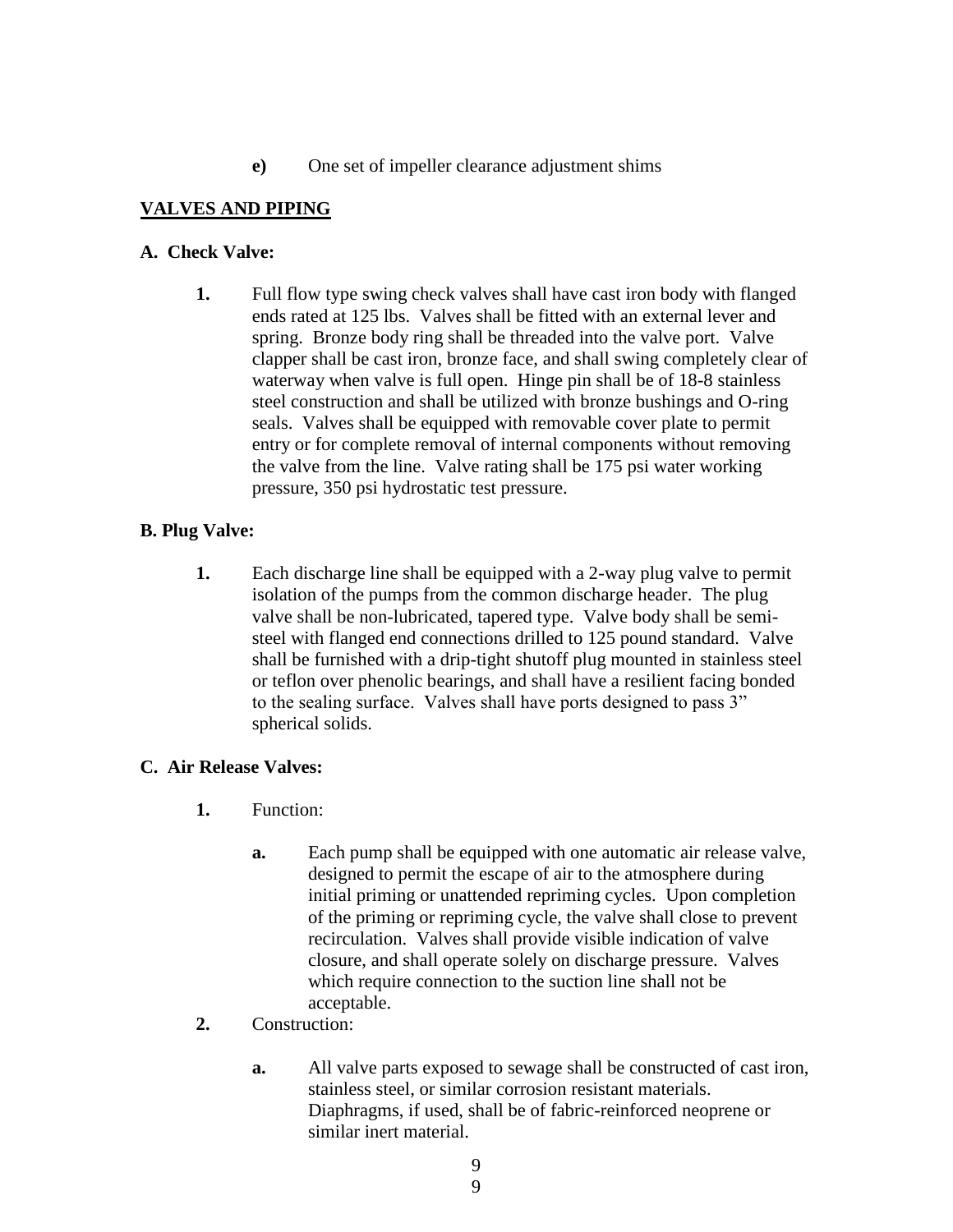- **3.** Serviceability:
	- **a.** A cleanout port, 3 inches or larger in diameter, shall be provided for ease of inspection, cleanout, and service.
	- **b.** Valves shall be field adjustable for varying discharge heads.

# **D. Gauge Kit**

- **1.** Each pump shall be equipped with a glycerin-filled compound gauge to monitor suction pressures, and a glycerin-filled pressure gauge to monitor discharge pressures. Gauges shall be a minimum of 4 inches in diameter, and shall be graduated in feet water column. Rated accuracy shall be 1% of full scale reading. Compound gauges shall be graduated –34 to +34 feet water column minimum. Pressure gauges shall be graduated 0 to 140 feet water column minimum.
- **2.** Gauges shall be mounted on a resilient panel and frame assembly which shall be firmly secured to pumps or piping. Gauge installations shall be complete with all hoses and fittings, and shall include a shutoff valve installed in each gauge line at the point of connection to suction and discharge pipes.

# **E. Piping:**

- **1.** Flanged header pipe shall be centrifugally cast, ductile iron, complying with ANSI/AWWA A21.51/C115 and class 53 thickness.
- **2.** Flanges shall be cast iron class 125 and Comply with ANSI B16.1.
- **3.** Pipe and flanges shall be threaded and suitable thread sealant applied before assembling flange to pipe.
- **4.** Bolt holes shall be in angular alignment with  $1/2^{\circ}$  between flanges. Flanges shall be faced and a gasket finish applied that shall have concentric grooves a minimum of 0.01 inch deep by approximately 0.03 inch wide, with a minimum of three grooves on any given surface spaced a maximum of ¼ inch apart.
- **5.** Flanged-to-flexible connection devices shall be provided for each suction and discharge connection, to relieve misalignment stresses.

# **SUPPORT AND THRUST BLOCKS**

# **A. Piping and Valves:**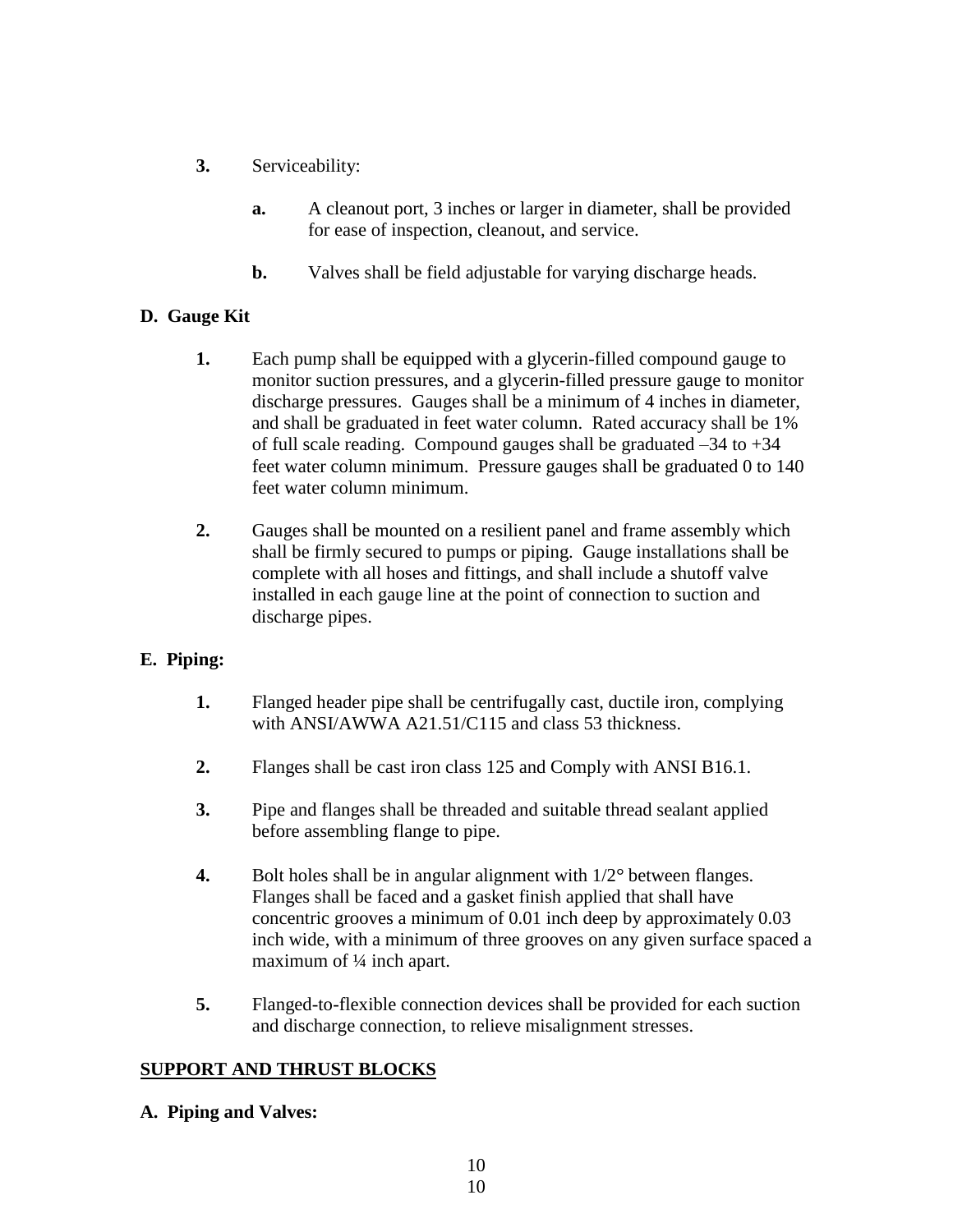**1.** All pipes connected to the pump station shall be supported according to good commercial practice to prevent piping loads from being transmitted to pumps. Pump station discharge force main piping shall be anchored with thrust blocks where shown on the contract drawings.

# **DRIVE UNIT**

#### **A. Motors:**

- **1.** The pump motors shall be horizontal, open drip proof, induction type, with normal starting torque and low starting current characteristics, suitable for 3 phase, 60 hertz, 480 volt, AC electrical current. The motors shall not be overloaded at the design condition or at any head in the operation range as specified. Motors shall be 15 HP, 1750 RPM, 480 volt, open drip proof.
- **2.** Each motor shall be in current NEMA design cast iron frame with copper windings.

#### **B. Drive Transmission:**

- **1.** Power shall be transmitted from motors to pumps by means of V-belt drive assemblies. The drive assemblies must be selected to establish proper pump speed to meet the specified operating conditions.
- **2.** Each drive assembly shall have a minimum of two V-belts. In no case will a single belt drive be acceptable. Each V-Belt drive assembly shall be selected on the basis that adequate power will be transmitted from driver to pump.
- **3.** Drive systems with a safety factor of less than 1.5 to 1.0 shall not be considered sufficient for the service intended. Computation of safety factors shall be based on performance data published by the drive manufacturer.
- **4.** Upon request of the engineer or his representative, the pump manufacturer shall submit power transmission calculations which clearly express the following:
	- **a.** Ratio of pump speed as related to motor speed.
	- **b.** Pitch diameter of driver and driven sheaves.
	- **c.** Number of belts per drive assembly.
	- **d.** Theoretical horsepower transmission per V-belt, based on performance data published by the V-belt manufacturer.

11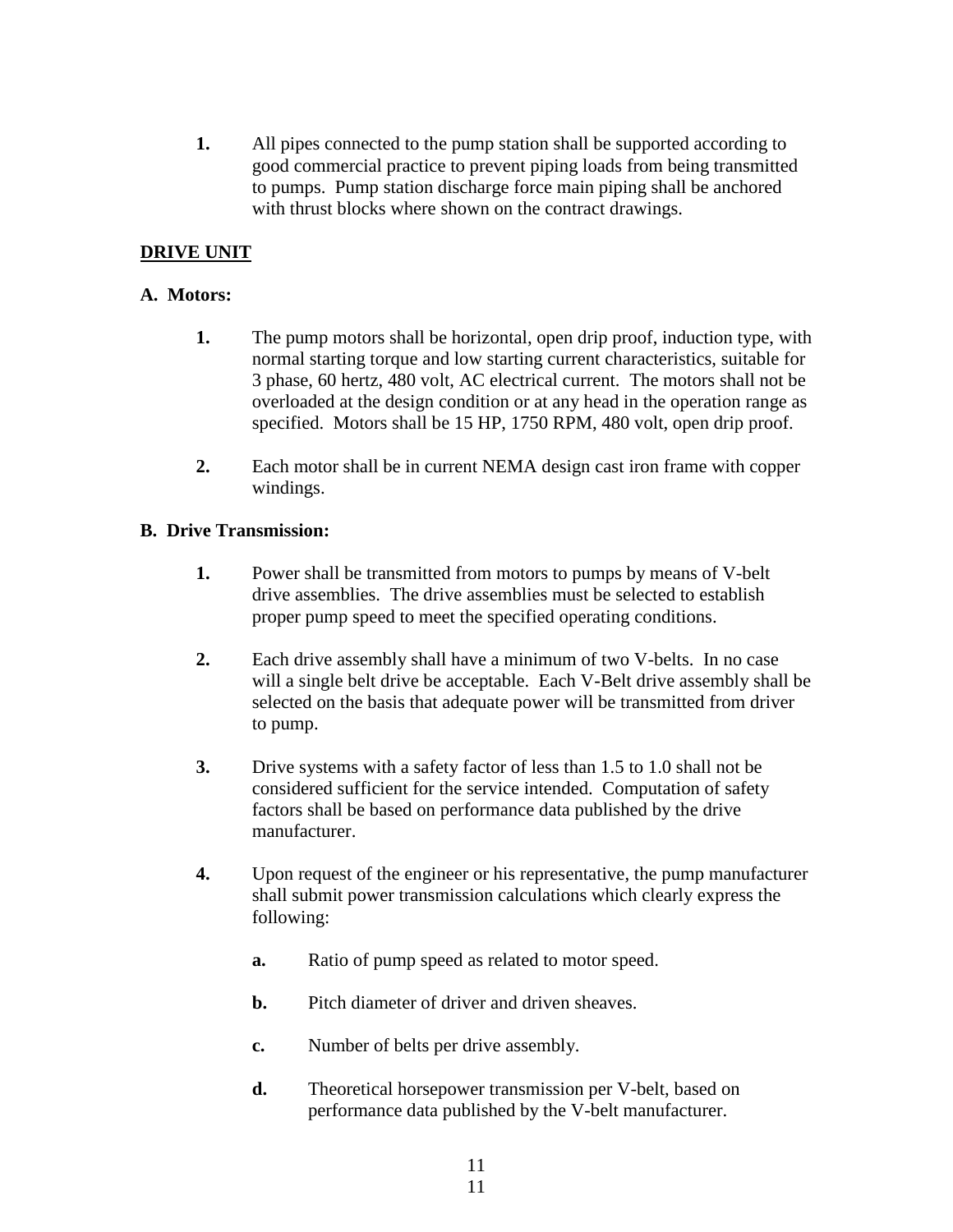- **e.** Center distance between driver and driven shafts.
- **f.** Center distance and combined arc-length correction factor applied to theoretical horsepower transmission per V-belt.
- **g.** Service factor applied to established design horsepower.
- **h.** Safety factor which shall be calculated as the ratio of power transmitted per drive assembly to brake horsepower requirements of the pump.

#### **C. Belt Guards:**

- **1.** Pump drive transmissions shall be enclosed on all sides in a guard constructed of any one or combination of materials consisting of expanded, perforated, or solid sheet metal, except that maximum perforated or expanded openings shall not exceed ½ inch.
- **2.** Guards shall be manufactured to permit complete removal from the pump unit without interference with any unit component, and shall be securely fastened to the unit base and rigidly braced to some fixed part.
- **3.** All metal shall be free from burrs and sharp edges. Structural joints shall be continuous welded. Panels may be riveted to frames with not more than five inch spacing. Tack welds shall not exceed a four inch spacing.
- **4.** The guard shall be primed with a minimum of 1.5 mils of synthetic primer. A finished acrylic enamel coating (minimum 1.5 mils) shall be applied in accordance with Section 3, Color Definitions of ANSI 253.1; 1967, Safety Color Code for Marking Physical Hazards.

#### **D. Finish:**

**1.** The pumps, piping, and exposed steel framework shall be cleaned with industrial grade chemical cleaner. The prime coat shall be a zinc base synthetic primer. The finish coat shall be an automotive grade white acrylic enamel.

# **ELECTRICAL CONTROL COMPONENTS**

#### **A. Panel Enclosure:**

**1.** The electrical control equipment shall be mounted within NEMA 1, dead front type control enclosures fabricated of steel. The enclosure doors shall be hinged and sealed with a neoprene gasket and shall be equipped with captive closing hardware. Control compartments shall include removable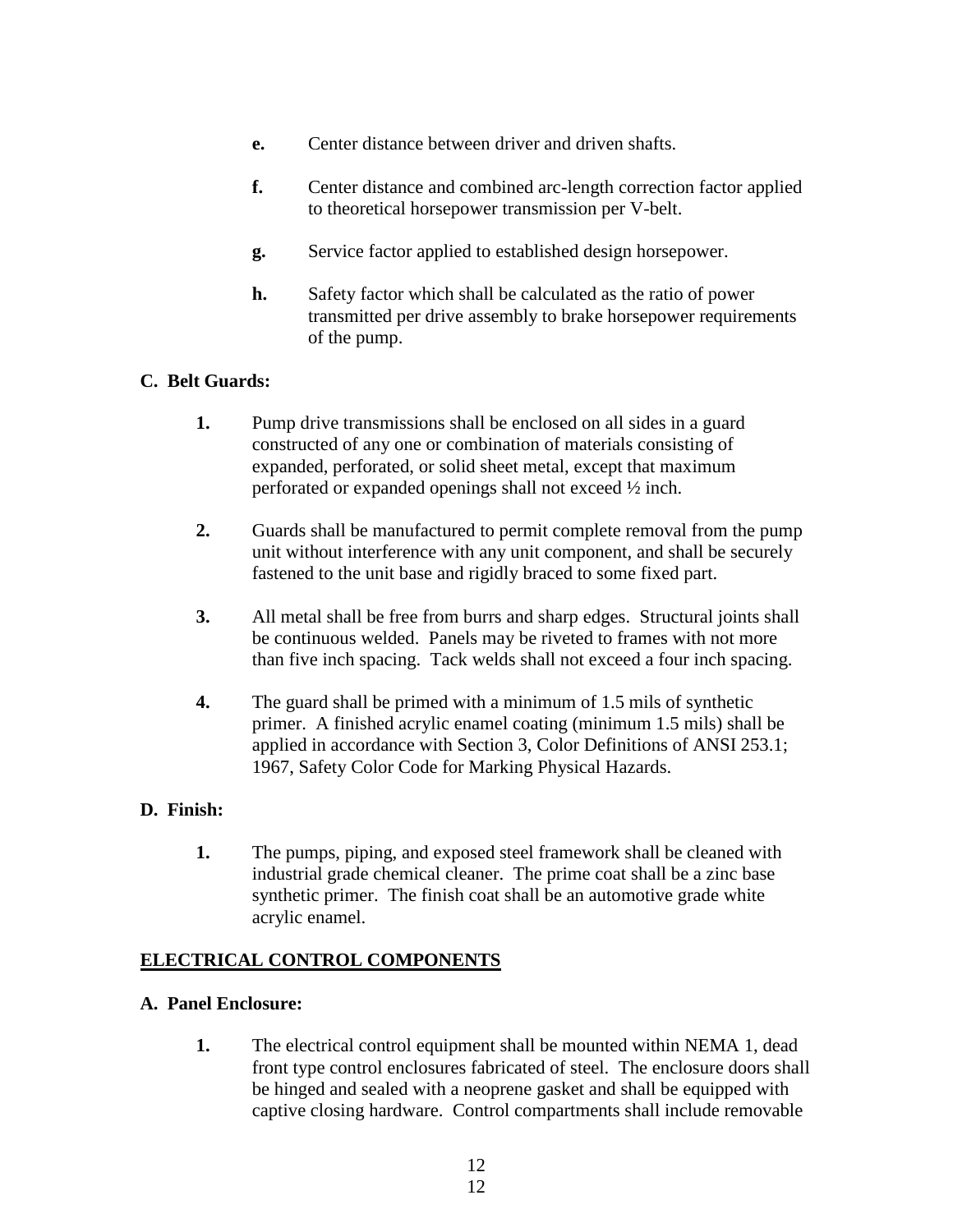steel back panels on which control components shall be mounted. Back panel shall be secured to enclosure with collar studs.

**2.** All operating controls and instruments shall be securely mounted and shall be clearly labeled to indicate function.

#### **B. Receptacle:**

**1.** A duplex ground fault indicating utility receptacle providing 115 VAC, 60 Hertz, single phase current, shall be mounted on the side of the control enclosure. Receptacle circuit shall be protected by a 15 ampere thermalmagnetic circuit breaker.

# **MOTOR BRANCH COMPONENTS**

#### **A. Mounting:**

**1.** All motor branch components shall be of the highest industrial quality, securely fastened to a removable sub-plate with screws and lockwashers. The sub-plate shall be taped to accept all mounting screws. Self-tapping screws shall not be used to mount any components.

#### **B. Circuit Breakers and Operating Mechanisms:**

- **1.** A properly sized heavy duty air circuit breaker shall be furnished for each pump motor, and shall have a symmetrical RMS interrupting rating of amperes at volts. All circuit breakers shall be sealed by the manufacturer after calibration to prevent tampering.
- **2.** A padlocking operating mechanism shall be installed on each motor circuit breaker. Operator handles for the mechanisms shall be located on the exterior of the control compartment door, with interlocks which permit the door to be opened only when circuit breakers are in the "OFF" position.

#### **C. Motor Starters:**

**1.** An open frame, across-the-line, NEMA rated magnetic motor starter shall be furnished for each pump motor. Starters of NEMA size 1 and above shall be designed for addition of at least two auxiliary contacts. Starters rated "O", "OO", or fractional size shall not be acceptable. Power contacts shall be double-break and mode of cadmium oxide silver. Coils shall be epoxy molded for protection from moisture and corrosive atmosphere. The starter assembly shall be equipped with a metal mounting plate for durability. All motor starters shall be equipped to provide under-voltage release and overload protection on all three phases. Motor starter contacts and coils shall be easily replaceable without removing the motor starter from its mounted position.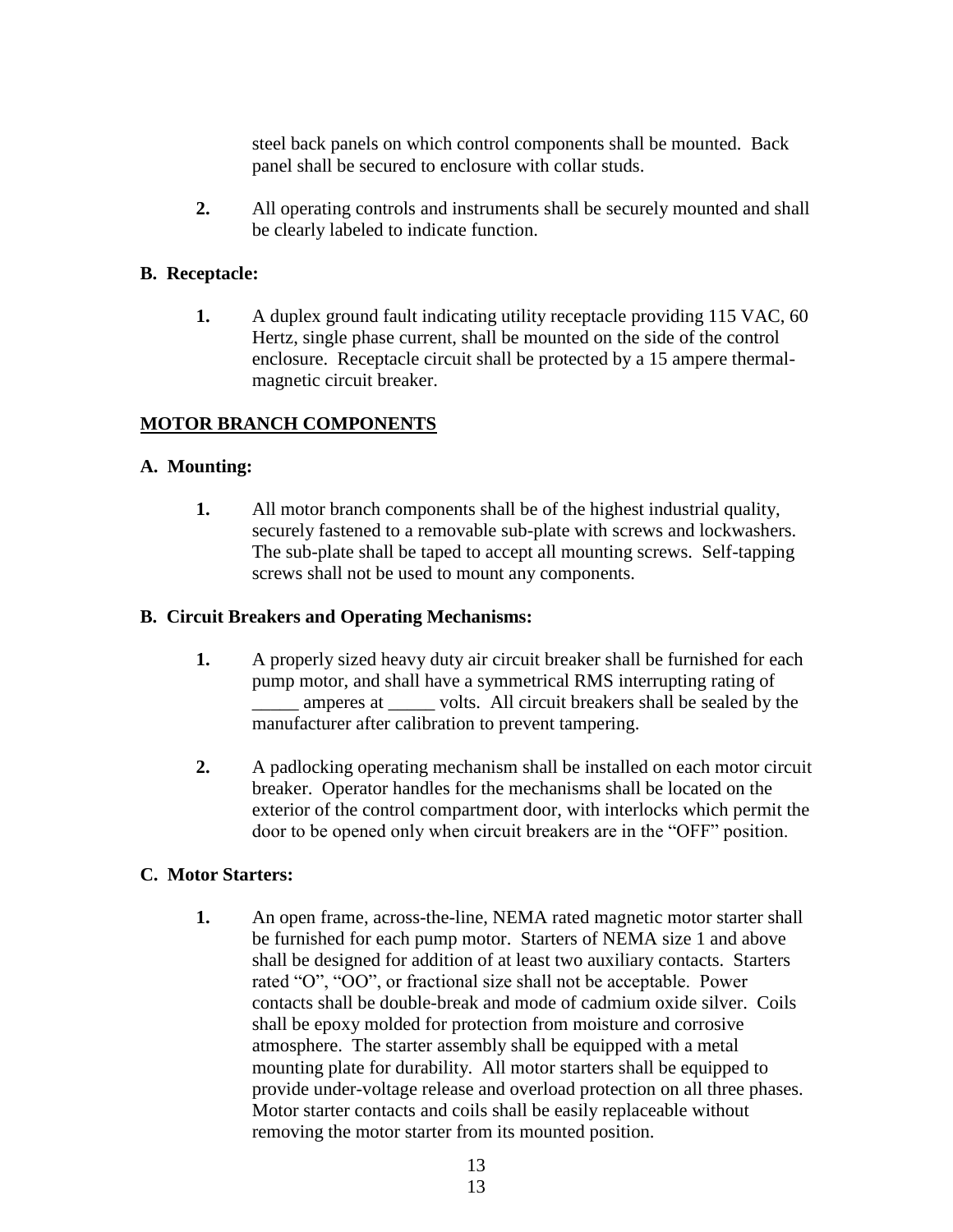#### **D. Overload Relays:**

- **1.** Overload relays shall be of block-type, utilizing melting alloy type spindles, and shall have visual trip indication with trip free operation. Pressing the overload reset lever shall not actuate the control contact until such time as the overload spindle has reset. Resetting the overload reset lever will cause a snap-action control contact to reset, thus re-establishing a control circuit. Overload relays shall be of manual reset only and not convertible to automatic reset. Trip settings shall be determined by the heater element only and not by adjustable settings. Heater elements shall provide NEMA class 20 trip times and shall be selected in accordance with the actual motor nameplate data.
- **2.** An overload reset pushbutton shall be mounted through the door of the control panel in such a manner as to permit resetting the overload relays without opening the control panel door.

# **E. Phase Monitor:**

**1.** The control panel shall be equipped to monitor the incoming power and shut down the pump when required to protect the motor(s) from damage caused by phase reversal, phase loss, voltage unbalance greater than 5% or voltage less than 83% of nominal. A time delay shall be provided to minimize nuisance trips. The motor (s) shall automatically restart when power conditions return to normal.

# **F. Secondary Surge Arrester:**

**1.** The control panel shall be equipped with a surge arrester to minimize damage to the pump motors and control from transient voltage surges. The arrester shall utilize metal-oxide varistors encapsulated in a nonconductive housing. The arrester shall be rated (480 volts RMS nominal with a discharge capability of 2000 amps) (650 volts RMS nominal with a discharge capability of 20,000 amps).

# **OTHER CONTROL COMPONENTS**

# **A. Control Circuit:**

**1.** The control circuit shall be protected by a normal duty thermal-magnetic air circuit breaker which shall be connected in such a manner as to allow control power to be disconnected from all control circuits.

# **B. Pump Mode Selection:**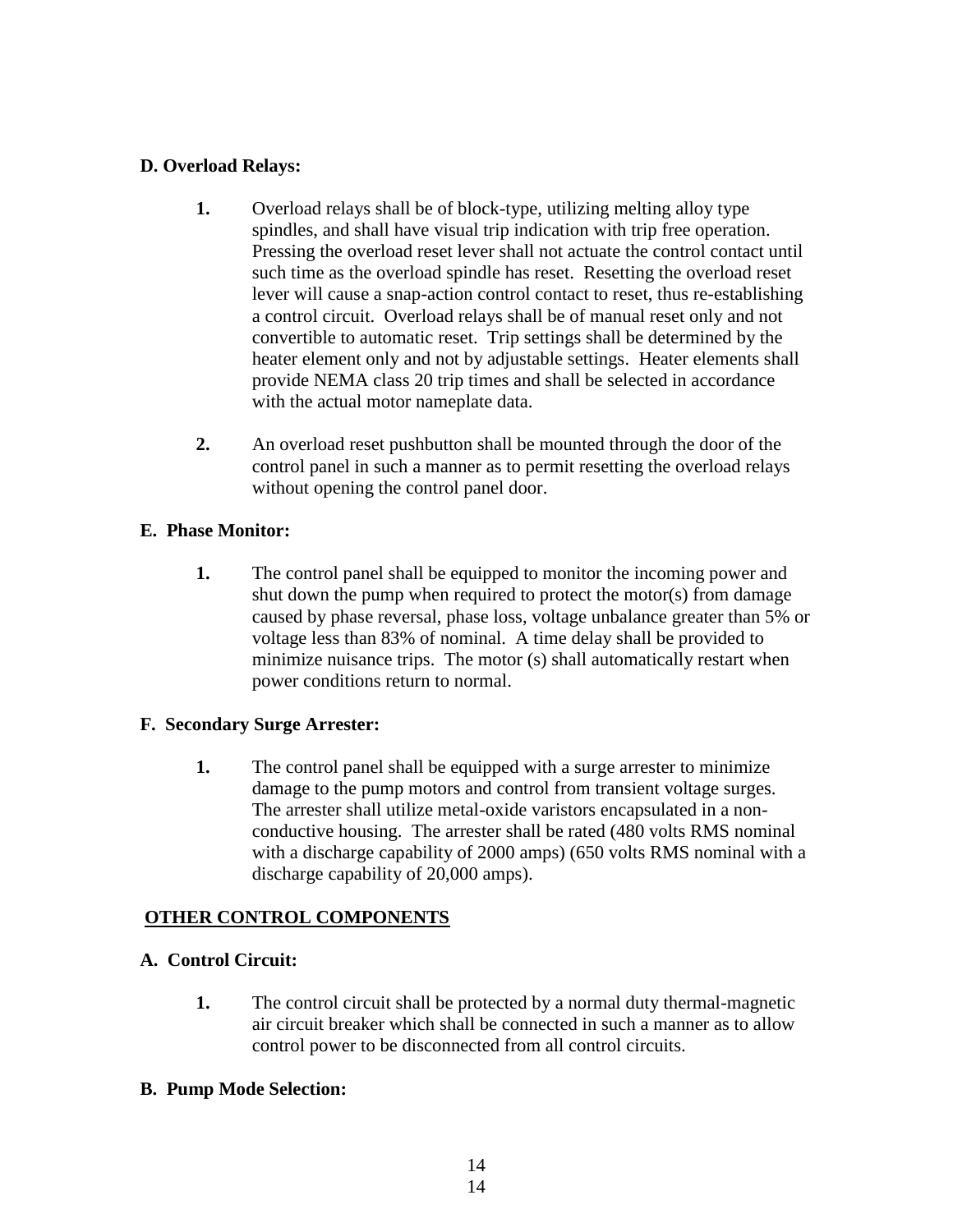**1.** Pump mode selector switches shall be connected to permit manual start and manual stop for each pump individually, and to select automatic operation of each pump under control of the liquid level control system. Manual operation shall override all shutdown systems, but not the motor overload relays. Selector switches shall be toggle switches meeting Military Standards (MS) for quality. Switch contacts shall be rated 15 amperes minimum at 120 volts non-inductive.

# **C. Alternator Relay:**

**1.** Pump alternator relay shall be electromechanical industrial design. Relay contacts shall be rated 10 amperes minimum at 120 volts non-inductive.

#### **D. Pump Run Indicators:**

**1.** Control panel shall be equipped with one pilot light for each pump motor. Light shall be wired in parallel with the related pump motor starter to indicate that the motor is on or should be running.

# **E. Elapsed Time Indicators:**

**1.** Six digit elapsed time indicators (non-reset type) shall be connected to each motor starter to indicate the total running time of each pump in "hours" and "tenths of hours".

# **F. Sequence Selector Switch:**

**1.** A switch shall be provided to permit the station operator to select automatic alternation of the pumps, to select pump number one to be the lead pump for each pumping cycle or to select pump number two to be the lead pump for each pumping cycle.

# **G. High Temperature Protection:**

- **1.** The control panel shall be equipped with circuitry to override the level control system and shut down the pump motor(s) when required to protect the pump from damage caused by excessive temperature.
- **2.** A thermostat shall be mounted on each pump to detect its temperature, and a magnetic switch shall be supplied for each thermostat. If the pump temperature should rise to a level which could cause pump damage, the thermostat shall cause a magnetic switch to drop out the motor starter. An indicator, visible on the front of the control panel shall indicate that the pump motor has been stopped because of a high temperature condition. The pump shall remain locked out until the pump has cooled and the circuit has been manually reset. Automatic reset of such a circuit shall not be acceptable.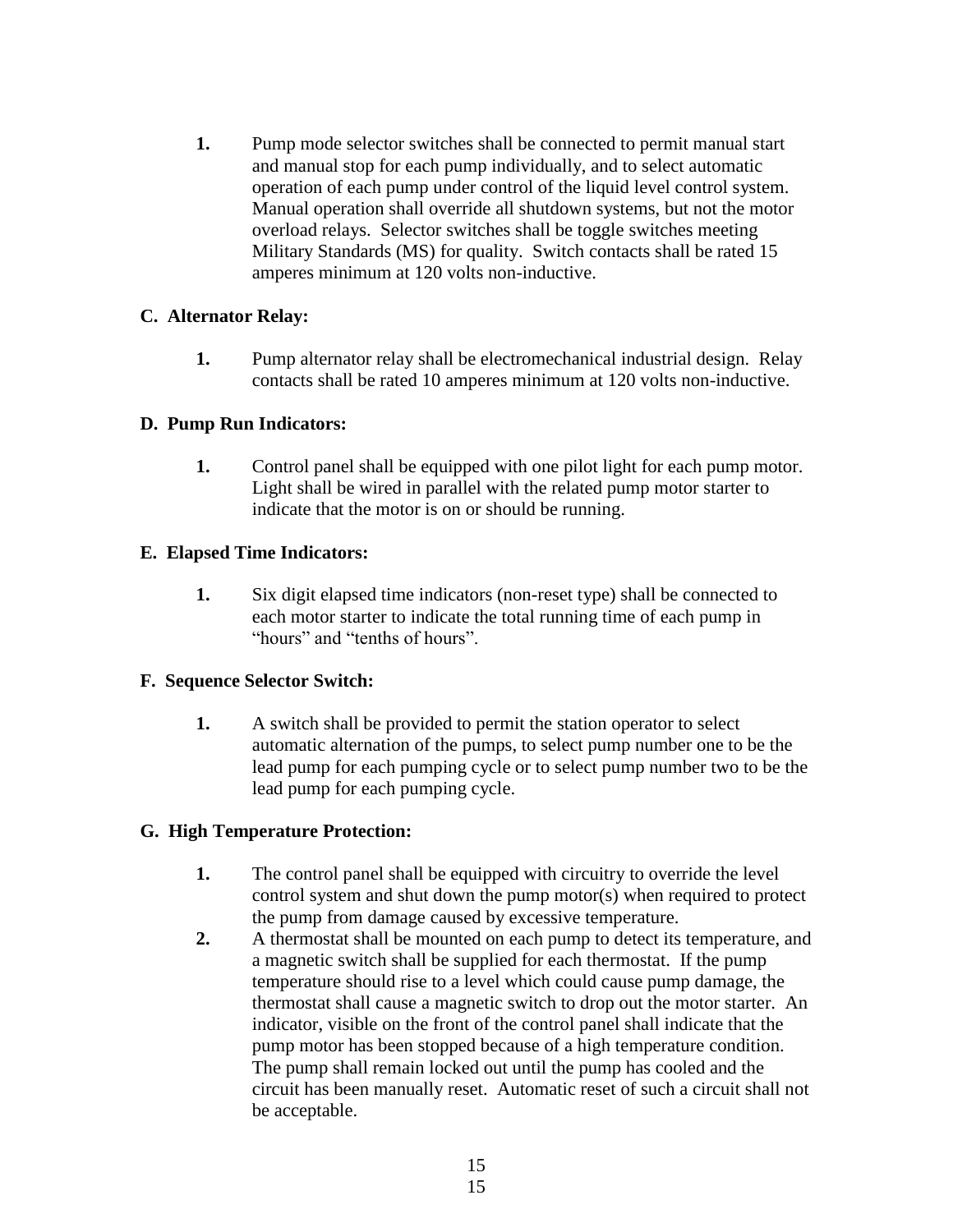#### **H. Auxiliary Power Transformer:**

**1.** The lift station shall be equipped with a 3 KVA stepdown transformer to supply 115 volt, AC, single phase for the control and auxiliary circuits. The primary side of the transformer shall be protected by a thermal magnetic air circuit breaker, specifically sized to meet the power requirements of the transformer. A mechanical operation mechanism shall be installed on the circuit breaker to provide a means of disconnecting power to the transformer. The operator handle for the mechanism shall be located on the exterior of the control panel, with interlocks which permit the door to be opened only when the circuit breaker is in the "OFF" position.

# **I. Wiring:**

| wired, except for the power feeder lines to the branch circuit breakers and |
|-----------------------------------------------------------------------------|
|                                                                             |
|                                                                             |

- **2.** All wiring, workmanship, and schematic wiring diagrams shall be in compliance with applicable standards and specifications set forth by the National Electric Code (NEC).
- **3.** All user serviceable wiring shall be type MTW or THW, volts, and shall be color coded as follows:

| <b>b.</b> AC Control Circuit Less Than Line VoltageRed |  |
|--------------------------------------------------------|--|
|                                                        |  |

**d.** Interlock Control Circuit, from External Source……………….Yellow

**g.** Hot With Circuit Breaker Open…………………………………Orange

# **J. Wire Identification and Sizing:**

**1.** Control circuit wiring inside the panel, with the exception of internal wiring of individual components, shall be of 16 gauge minimum, type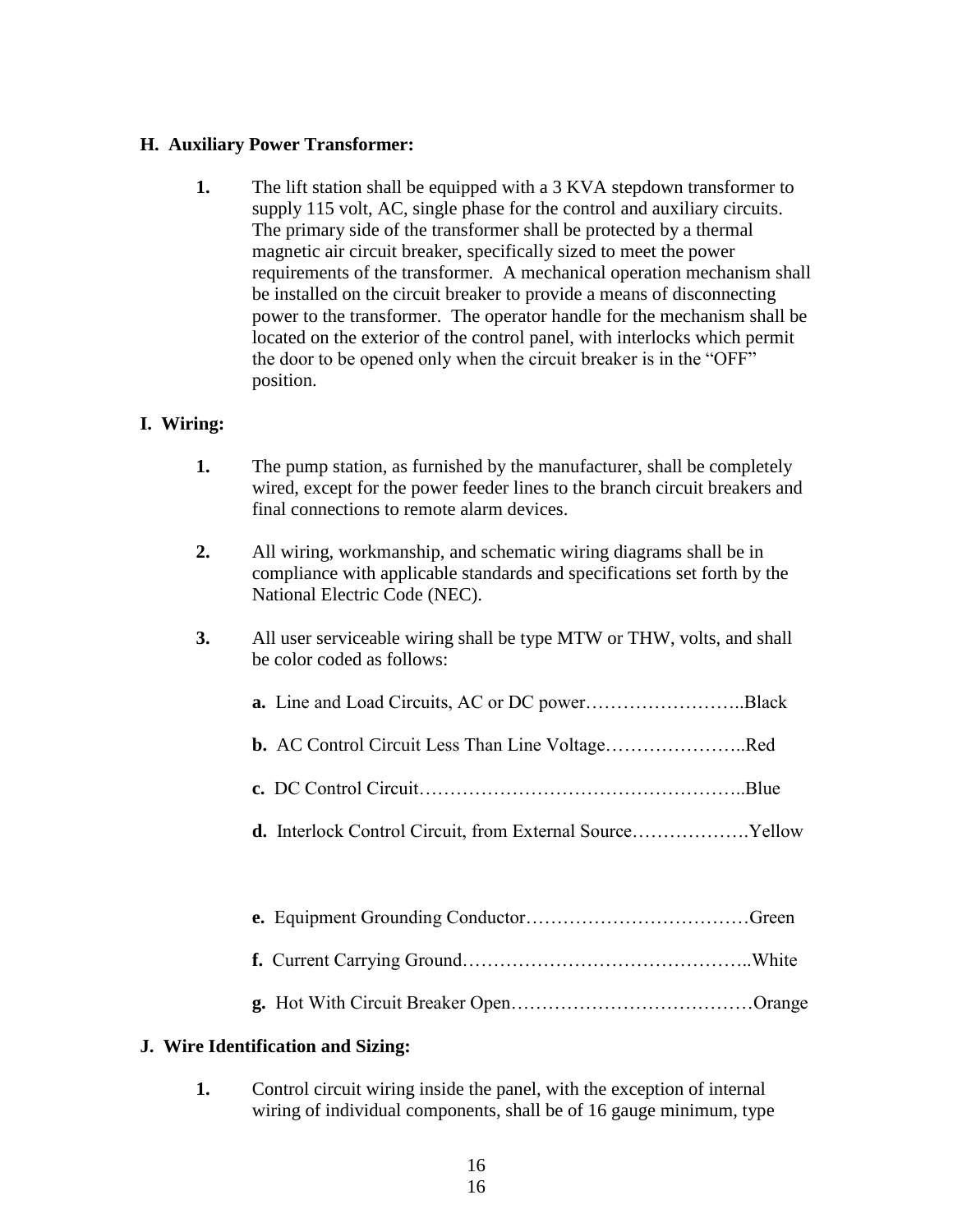MTW or THW, 600 volts. Power wiring shall be 14 gauge minimum. Motor branch wiring shall be 10 gauge minimum.

**2.** Motor branch conductors and other power conductors shall not be loaded above 60 °C temperature rating, on circuits of 100 amperes or less, nor above  $75^{\circ}$ C on circuits over 100 amperes. Wires shall be clearly numbered at each end in conformance with applicable standards. All wire connectors in the control panel shall be of the ring tongue type with nylon insulated shanks. All wires on the sub-plate shall be bundled and tied. All wires extending from components mounted on door shall be terminated on a terminal block mounted on the back panel. All wiring outside the panel shall be installed in conduit.

#### **K. Wire Bundles:**

**1.** Control conductors connecting components mounted on the enclosure door shall be bundled and tied in accordance with good commercial practice. Bundles shall be made flexible at the hinged side of the enclosure. Adequate length and flex shall be provided to allow the door to swing to its full open position with undue stress or abrasion on the wire or insulation. Bundles shall be held in place on each side of the hinge by mechanical fastening devices.

# **L. Conduit:**

- **1.** Conduit requirements are as follows:
	- **a.** All conduit and fittings shall be UL listed.
	- **b.** Liquid tight flexible metal conduit shall be constructed of smooth, flexible galvanized steel core with smooth abrasion resistant, liquid tight, polyvinyl chloride cover.
	- **c.** Conduit shall be supported in accordance with articles 346, 347, and 350 of the National Electric Code.
	- **d.** Conduit shall be sized according to the National Electric Code.

#### **M. Grounding:**

**1.** The pump station manufacturer shall ground all electrical equipment inside the pump station to the enclosure back panel. The mounting surface of all connections shall have any paint removed before making final connections.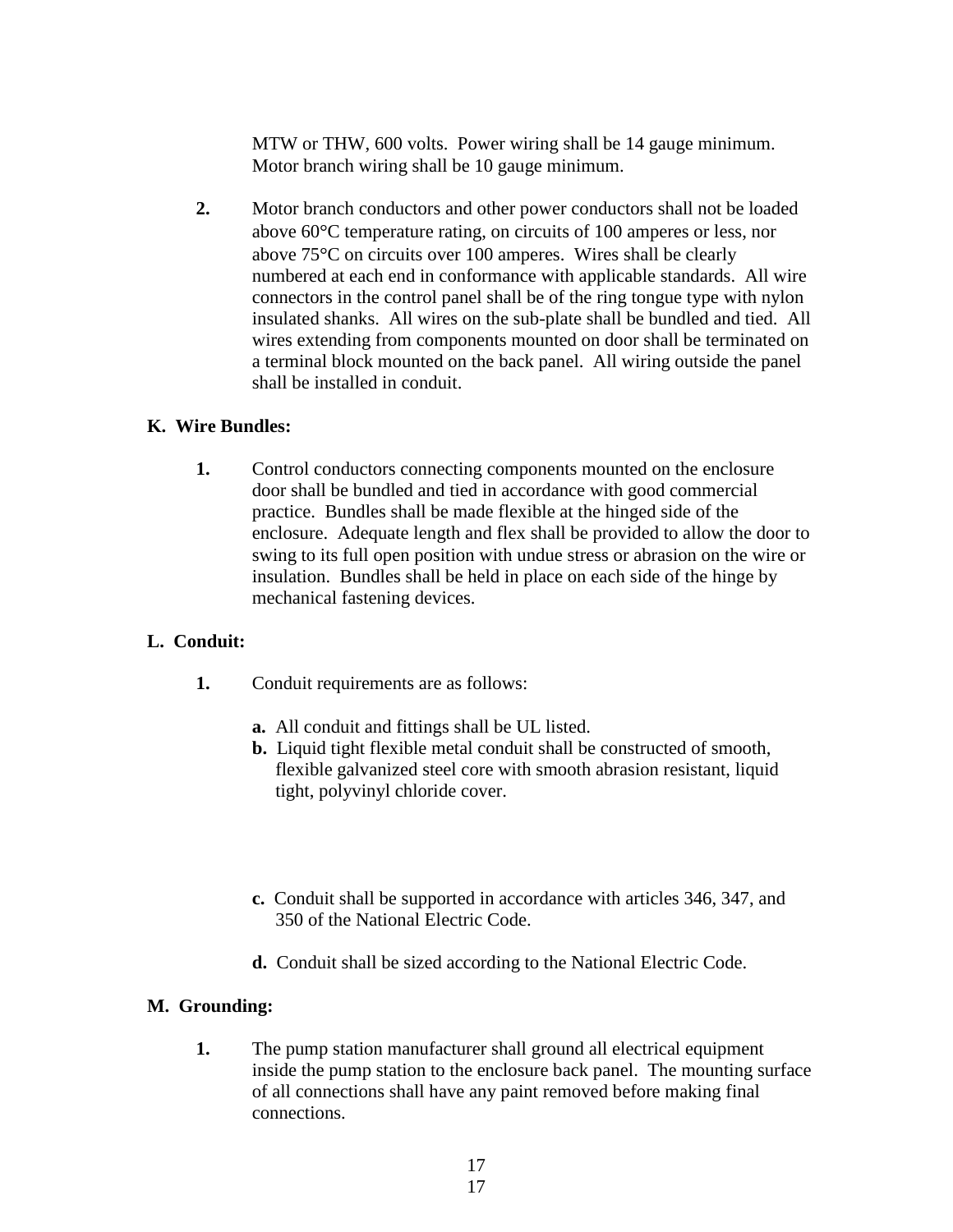**2.** The contractor shall provide an earth driven ground connection to the pump station at the main grounding lug in accordance with the National Electric Code (NEC).

# **N. Equipment Marking:**

- **1.** A permanent corrosion resistant name plate(s) shall be attached to the control and include the following information:
	- **a.** Equipment serial number
	- **b.** Supply voltage, phase and frequency
	- **c.** Current rating of the minimum main conductor
	- **d.** Electrical wiring diagram number
	- **e.** Motor horsepower and full load current
	- **f.** Motor overload heater element
	- **g.** Motor circuit breaker trip current rating
	- **h.** Name and location of equipment manufacturer
- **2.** Identification shown on the electrical diagram. Identification label shall be mounted adjacent to the device.
- **3.** Switches, indicators, and instruments shall be plainly marked to indicate function, position, etc. Marking shall be mounted adjacent to and above the device.

# **LIQUID LEVEL CONTROL**

#### **A. Functional Description:**

**1.** The level control system shall start and stop the pump motors in response to changes in wet well level, as set forth herein.

# **B. Type:**

**1.** The level control system shall be the air bubbler type, containing air bubbler piping which extends into the wet well. A pressure sensor contained within the electronic pressure switch shall sense the air pressure in this piping to provide wet well level signals for the remainder of the level control system.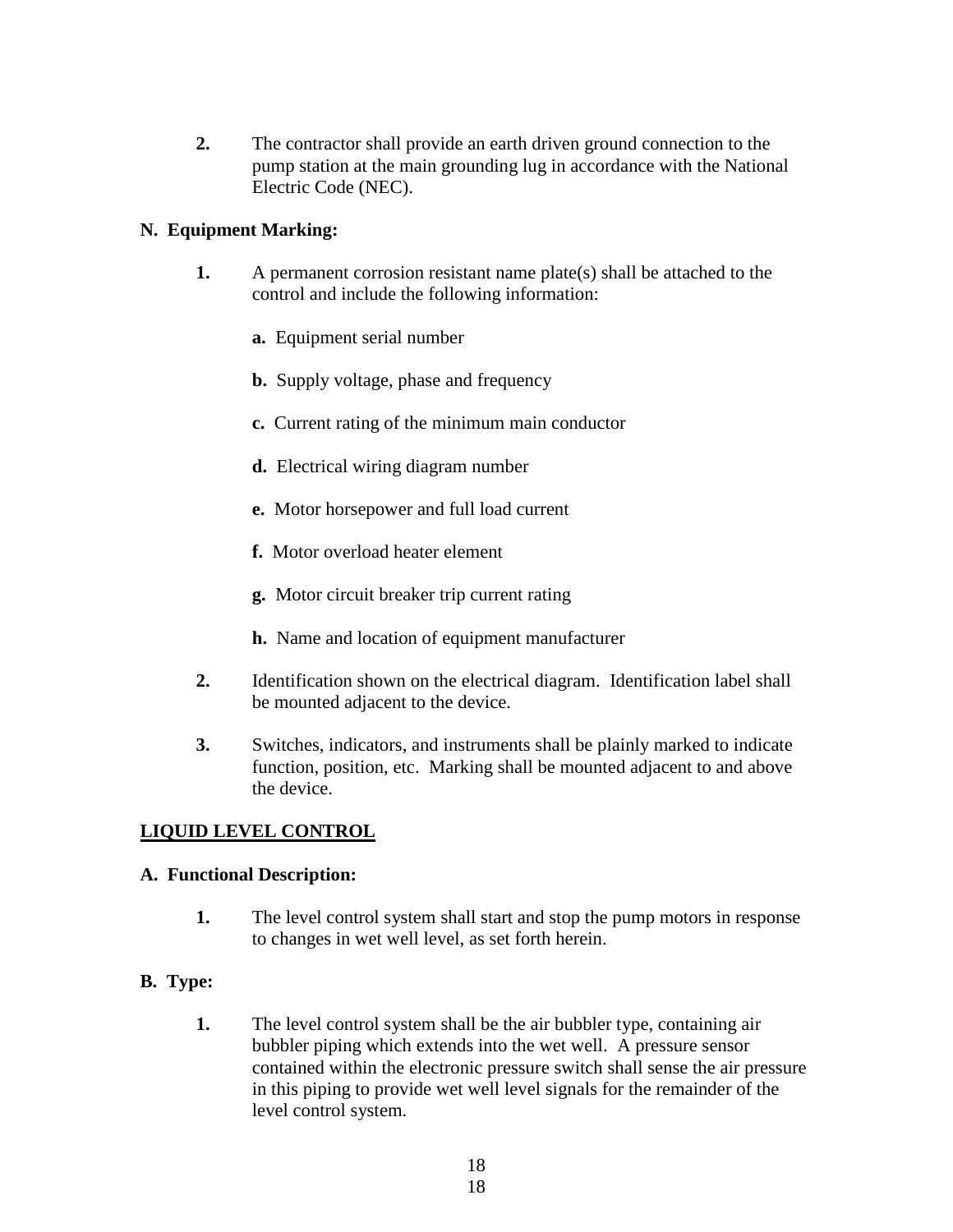#### **C. Sequence of Operation:**

**1.** The electronic pressure switch shall continuously monitor the wet well level, permitting the operator to read wet well level at any time. Upon operator selection of automatic operation, the electronic pressure switch shall start the motor for one pump when the liquid level in the wet well rises to the "lead pump start level". When the liquid is lowered to the "lead pump stop level", the electronic pressure switch shall stop this pump. These actions shall constitute one pumping cycle. Should the wet well level continue to rise, the electronic pressure switch shall start the second pump when the liquid reaches the "lag pump start level" so that both pumps are operating. These levels shall be adjustable as described below.

#### **D. Automatic Pump Alternation:**

**1.** The level control system shall utilize the alternator relay to select first one pump, then the second pump, to run as lead pump for a pumping cycle. Alternation shall occur at the end of a pumping cycle.

# **E. Electronic Pressure Switch:**

- **1.** The electronic pressure switch shall include integral components to perform all pressure sensing, signal conditioning, EMI and RFI suppression, DC power supply and 120 volt outputs. Comparators shall be solid state, and shall be integrated with other components to perform as described below.
- **2.** The electronic pressure switch shall be capable of operating on a supply voltage of 108 volts to 132 volts AC, 60 Hertz, in an ambient temperature range of -18 $^{\circ}$ C (0 $^{\circ}$ F) through +55 $^{\circ}$ C (131 $^{\circ}$ F). Control range shall be 0 to 12.0 feet of water with an overall repeat accuracy of (plus/minus) 0.1 feet of water.
- **3.** The electronic pressure switch shall consist of the following integral components: Pressure sensor, display, electronic comparators and output relays.

#### **F. Pressure Sensor:**

**1.** The pressure sensor shall be a strain gauge transducer and shall receive an input pressure from the air bubbler system. The transducer shall convert the input to a proportional electrical signal for distribution to the display and electronic omparators. The transducer output shall be filtered to prevent control response to level pulsations or surges. The transducer range shall be  $0-15$  PSI, temperature compensated from  $-40^{\circ}$ C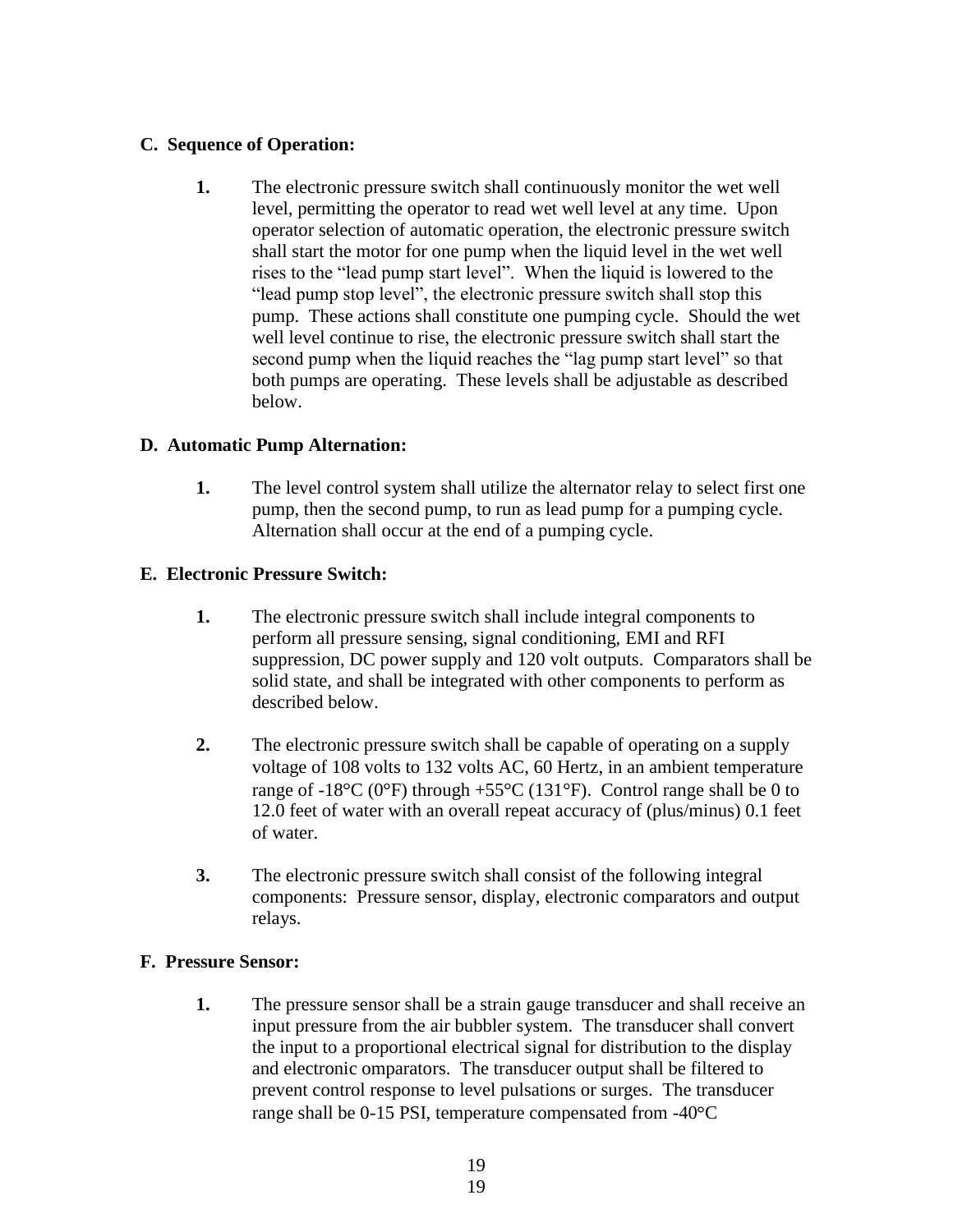$(-40^{\circ}F)$  through  $+85^{\circ}C$  ( $+85^{\circ}F$ ), with a repeat accuracy of (plus/minus) 0.25% full scale about a fixed temperature. Transducer overpressure rating shall be 3 times full scale.

#### **G. Display:**

**1.** The electronic pressure switch shall incorporate a digital panel meter which, upon operator selection, shall display liquid level in the wet well, and the preset start and stop level for both lead and lag pump. The meter shall be a 3-1/2 digit display calibrated to read out directly in feet of water, accurate to within one-tenth foot (0.1 foot), with a full scale indication of not less than 12 feet.

#### **H. Electronic Comparators:**

**1.** Level adjustments shall be electronic comparator setpoints to control the levels at which the lead and lag pumps start and stop. Each of the level settings shall be adjustable, and accessible to the operator without opening the electronic pressure switch or any cover panel on the electronic pressure switch. Controls shall be provided to permit the operator to read the selected levels on the display. Such adjustments shall not require hard wiring, the use of electronic test equipment artificial level simulation or introduction of pressure to the electronic pressure switch.

# **I. Output Relays:**

**1.** Each output relay in the electronic pressure switch shall be solid state. Each relay input shall be optically isolated from its output and shall incorporate zero crossover switching to provide high immunity to electrical noise. The "ON" state of each relay shall be indicated by illumination of a light emitting diode. The output of each relay shall be individually fused providing overload and short circuit protection. Each output relay shall have an inductive load rating equivalent to one NEMA size 4 contactor. A pilot relay shall be incorporated for loads greater than a size 4 contactor.

#### **J. Quality Assurance:**

**1.** Each electronic pressure switch shall be subject to a severe environmental test to minimize field failures. The test shall include, but is not limited to a vibration test, exposure to elevate temperatures, and a burn-in under load. Further testing may be conducted at the manufacturer's discretion.

# **K. Serviceability:**

**1.** The electronic pressure switch shall be equipped with replaceable plug-in integrated circuits, output relays and fuses. The main circuit board assembly shall be provided with keyed plug-in connections to "off-board"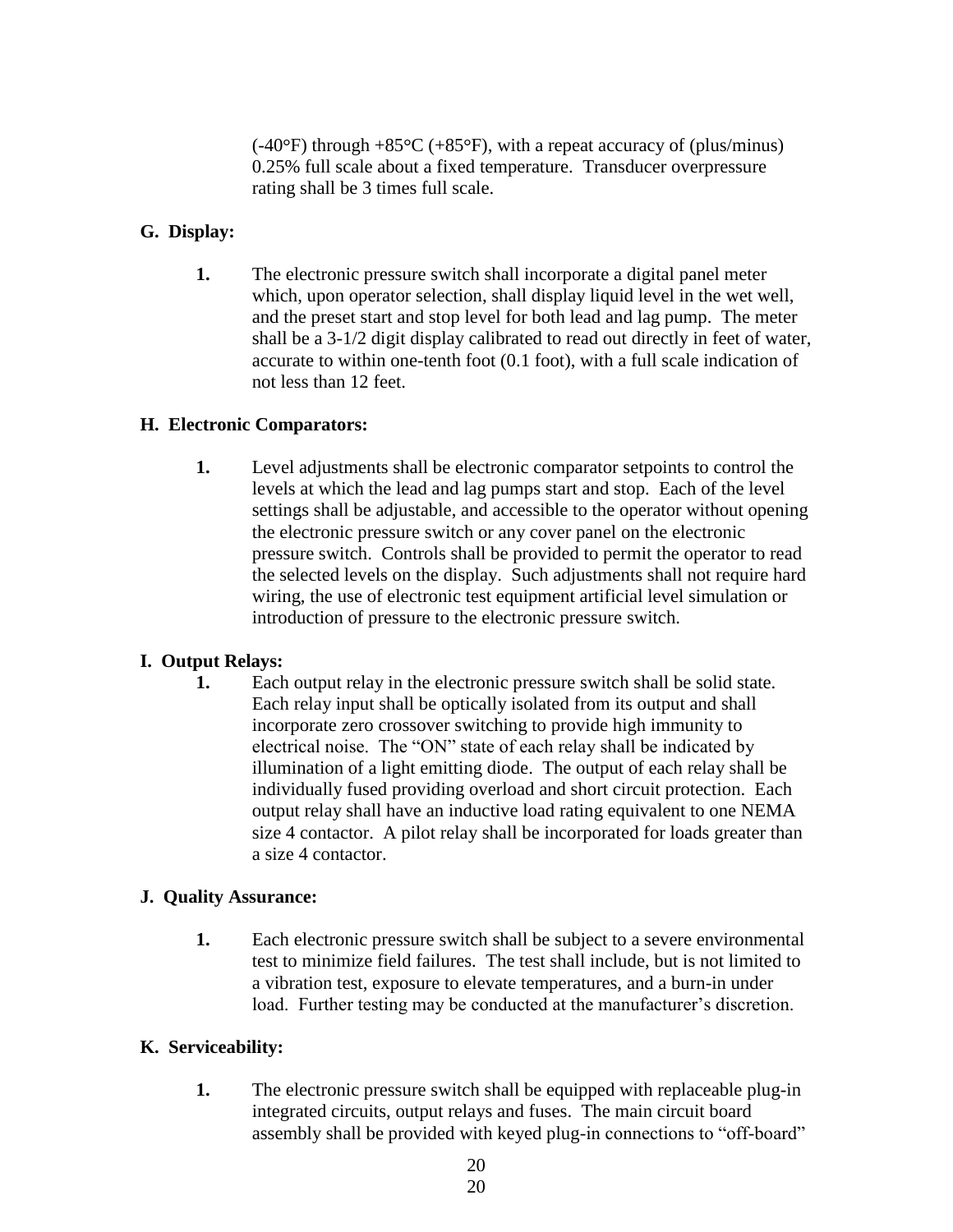components permitting main board removal with de-soldering. All printed circuits shall have a conformal coating applied to both sides to protect against moisture or fungus.

# **L. Independent Lag Pump:**

**1.** Circuit design in which application of power to the lag pump motor starter is contingent upon completion of the lead pump circuit shall not be acceptable.

# **M. High Water Alarm with Alarm Silence:**

- **1.** The electronic pressure switch shall be equipped with an additional electronic comparator and solid state output relay to alert maintenance personnel to a high liquid level in the wet well. In the event that the wet well liquid reaches a preset high water alarm level, the high water output relay shall energize a magnetic switch. The Magnetic switch shall complete a 115-volt AC circuit for an external alarm device. An electrical or mechanical indicator, visible on the front of the control panel, shall indicate that high wet well level exists. The magnetic switch shall maintain the alarm signal until the wet well level has been lowered and the circuit has been manually reset.
- **2.** An alarm silence switch and relay shall be provided to permit maintenance personnel to de-energize the audible alarm device while corrective actions are under way. After silencing the alarm device, manual reset of the magnetic switch shall provide automatic reset of the alarm silence relay.

# **ALARM LIGHT (EXTERNAL)**

# **A. Type:**

**1.** The pump station shall be supplied with one 115 volt AC alarm in a vaportight fixture with red globe, guard, conduit box, and mounting fixtures. Alarm light and mounting fixtures shall be designed to permit mounting in such a manner that rain water cannot stand or collect in the gasketed area of the fixture, between the base and globe.

# **B. EPS Spare Parts:**

**1.** The manufacturer shall supply one of each type integrated circuit and one output relay as spare parts.

# **AIR BUBBLER SYSTEM AND PIPING**

**A. Air Pumps:**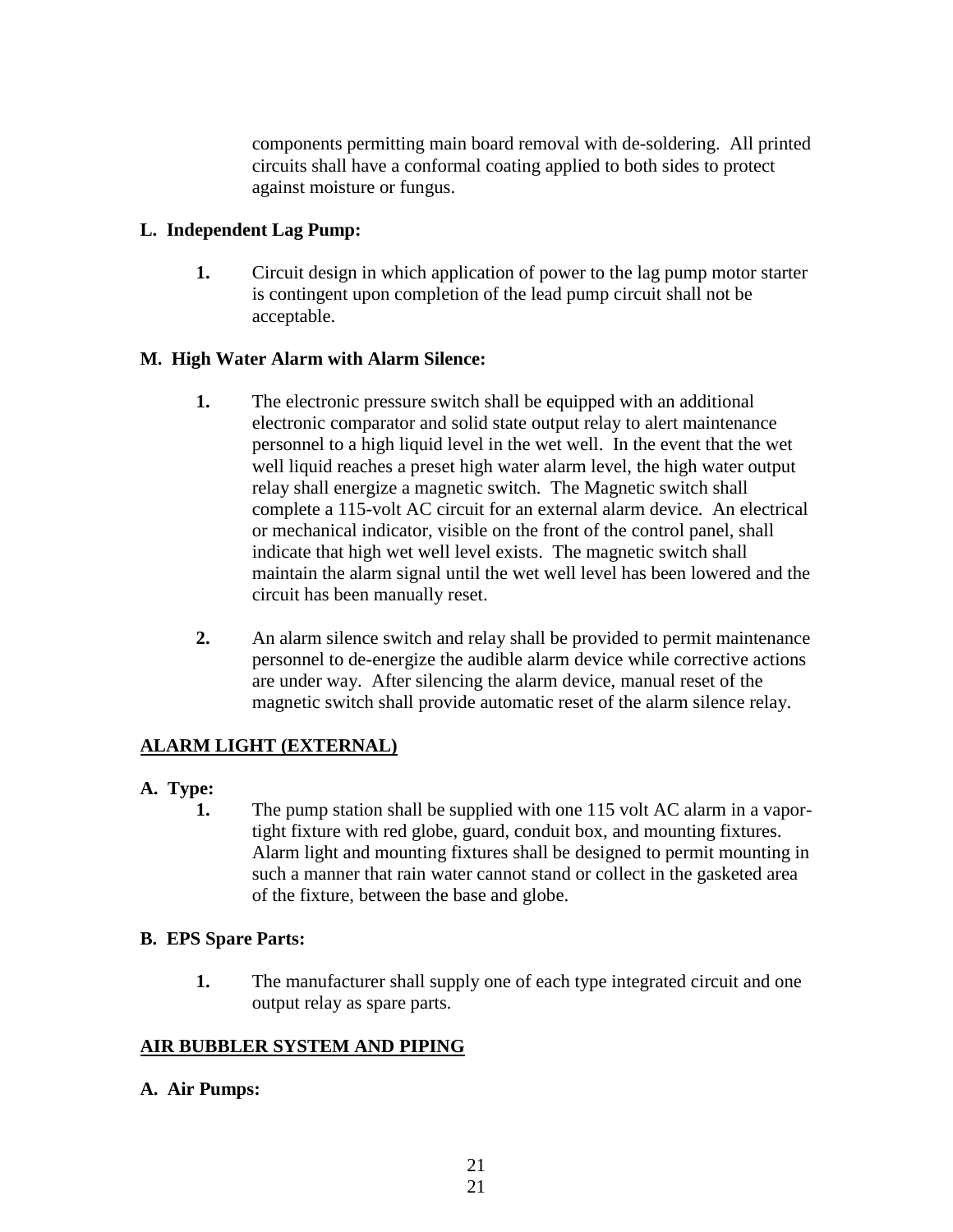- **1.** Two vibrating reed, industrial rated, air pumps shall be furnished to deliver free air at a rate of approximately 5 cubic feet per hour and a pressure not to exceed 7 psi. Liquid level control systems utilizing air compressors delivering greater quantities of air at higher pressures, requiring pressure reducing valves, air storage reservoirs, and other maintenance nuisance items will not be acceptable.
- **2.** A selector switch shall be furnished to provide manual alternation of the air pumps. The switch shall be connected in such a manner that either pump may be selected to operate continuously. The selector switch shall be heavy duty, oil-tight design with contacts rated NEMA A300 minimum.

# **B. Air Bell:**

**1.** An air bell constructed of PVC 3 inches in diameter shall be provided for installation a the outlet of the air bubbler line in the wet well. The air bell shall have a 3/8" NPT tapped fitting for connection to the bubbler line.

# **C. Air Flow Indicator:**

**1.** An air flow indicator gauge shall be provided and connected to the air bubbler piping to provide a visual indication of rate of flow in standard cubic feet per hour.

# **MANUFACTURER'S RESPONSIBILITIES**

# **A. Operational Test:**

- **1.** The pumps, motors and controls will be given an operational test in accordance with the standards of the Hydraulic Institute. Recordings of the test shall constitute the correct performance of the equipment at the design head, capacity, and rated speed and horsepower as specified herein.
- **2.** Upon request from the engineer, the engineer or his representative shall be invited to witness the operational test at the manufacturer's facility or other location designated by the manufacturer.

# **B. Support Literature:**

- **1.** The manufacturer of the pump station shall be required to deliver 4 copies of support literature required herein.
- **2.** Installation Instructions:
	- a. Installation of pumping units shall be done in accordance with written instructions provided by the manufacturer.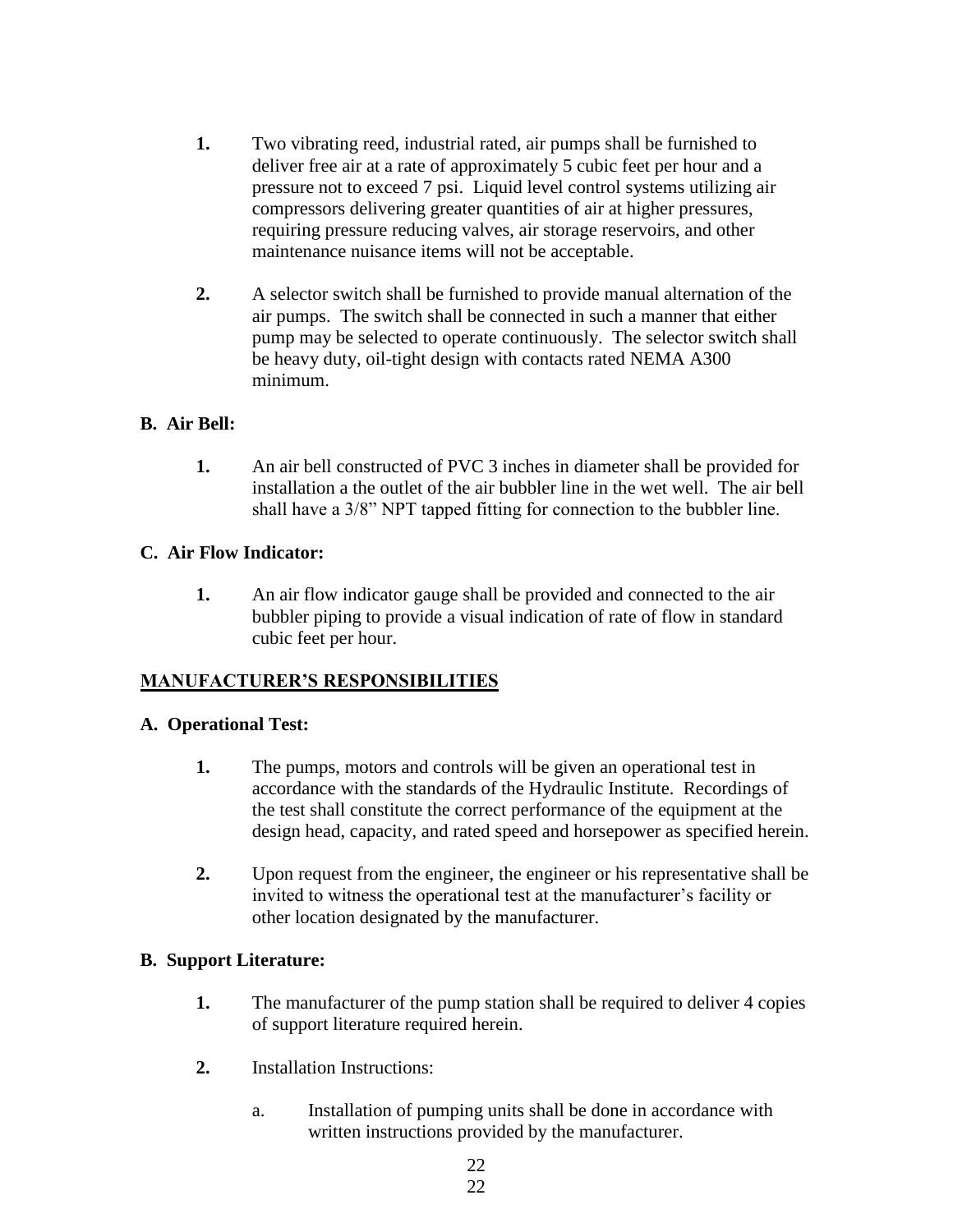#### **3. Operation and Maintenance Instructions:**

- a. The pump station manufacturer shall supply a complete set of comprehensive written instructions to enable an operator to properly operate and maintain the equipment supplied. Content of the instructions shall assume the operator is familiar with pumps, motors, piping and valves but that he has not previously operated and/or maintained the exact equipment supplied.
- b. The instructions shall be prepared as a system manual applicable solely to the pump station equipment and related devices supplied by the manufacturer, as specified herein. Instructions for any equipment for which the manufacturer has not supplied, but has made mounting or other provisions, shall be provided by others.
- **4.** The instructions shall included, but not be limited to, the following:
	- a. Descriptions of, and operation instructions for, each major component of the complete pump package as supplied.
	- b. Instructions on operation of the pump and pump control in all intended modes of operation.
	- c. Instruction for all adjustments which must be performed at initial startup of pump equipment, adjustments required after the replacement of liquid level control system components, and adjustments as required in the course of preventative maintenance as specified by the manufacturer.
	- d. Service instructions for major components not manufactured by the pump station manufacturer, but supplied by him in accordance with the specifications. In such case, the literature supplied by the actual manufacturer shall be incorporated as an appendices.
	- e. Electrical schematic diagram of the pump station as supplied, prepared in accordance with NMTBA and JIC standards. Schematics shall illustrate, to the extent of authorized repair, pump motor branch, control and alarm system circuits, and interconnections among these circuits. Wire numbers shall be shown on the schematic. Schematic diagrams for individual components, not normally repairable by the station operator, need not be included and details for such parts shall not be substituted for an overall system schematic. Partial schematics, block diagrams, and simplified schematics shall not be provided in lieu of an overall system diagram.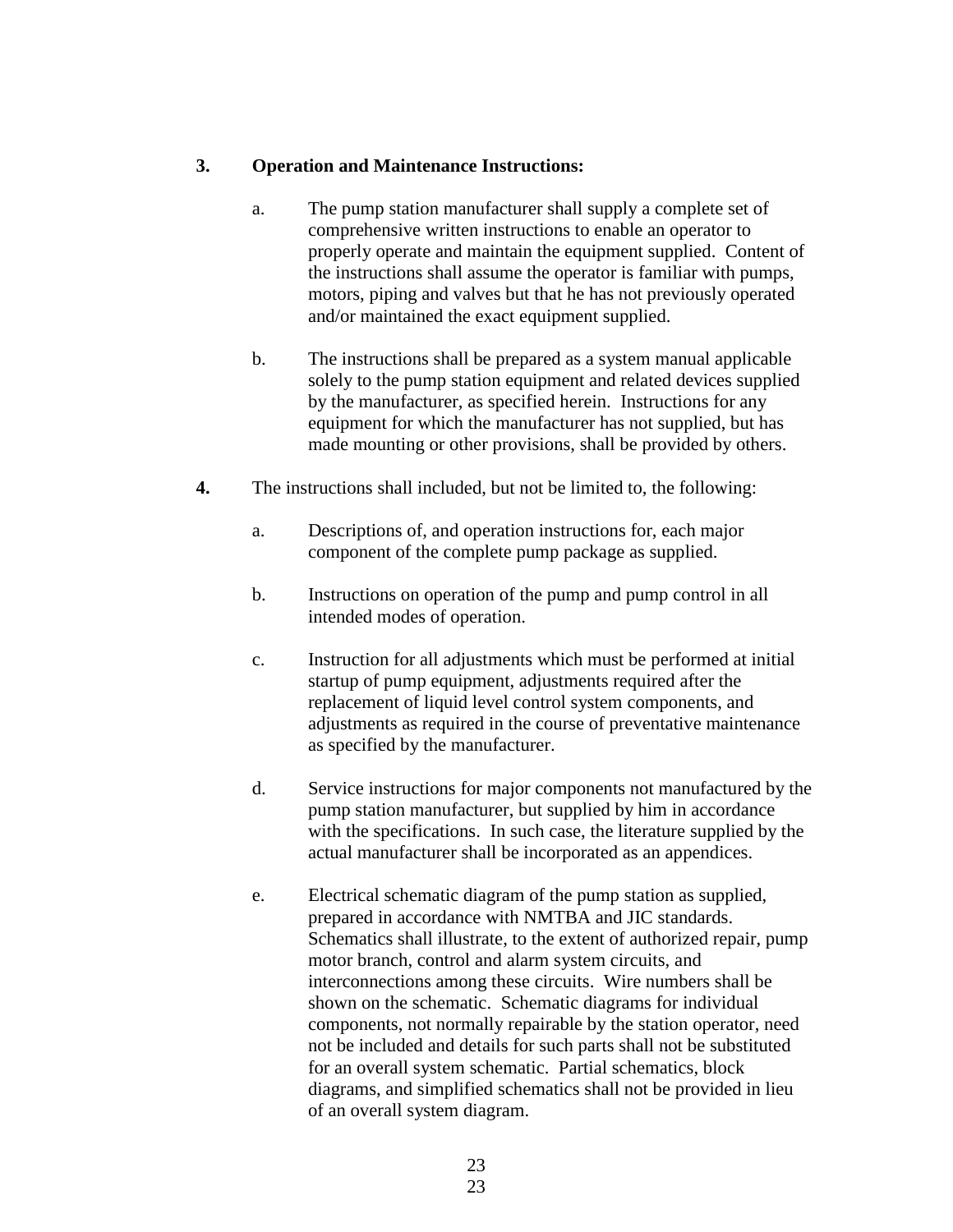- f. Layout drawing of the pump station as supplied, prepared in accordance with good commercial practice, showing the location of all pumps, motors, valves and piping.
- **5.** Operation and maintenance instructions which are limited to a collection of component manufacturer's literature without overall pump station continuity shall not be acceptable.
- **6.** Operation and maintenance instructions shall be specific to the equipment supplied in accordance with these specifications. Instruction manuals applicable to many different configurations of pump stations, and which require the operator to selectively read portions of the manual shall not be acceptable.

#### **MANUFACTURER'S ABILITY TO PERFORM**

#### **A. Delivery:**

**1.** Upon request from the engineer, the pump station manufacturer shall provide proof of financial security relative to performance and ability to meet delivery schedules.

#### **B. Experience:**

**1.** When requested by the engineer, the pump station manufacturer shall also provide evidence of facilities, equipment and expertise required to produce the equipment specified herein.

#### **MANUFACTURER'S WARRANTY**

#### **A. Material and Workmanship:**

**1.** The pump station manufacturer shall warrant it to be of quality construction, free of defects in material and workmanship. The written warranty shall include specific details described below.

#### **ENCLOSURE**

#### **A. Enclosure Warranty:**

**1.** The pump station enclosure shall be warranted for a period of 10 years to be completely resistant to rust, corrosion from moisture, corrosive soils, or physical failures occurring in normal service, without protective coating, when installation is made according to the manufacturer's recommendations.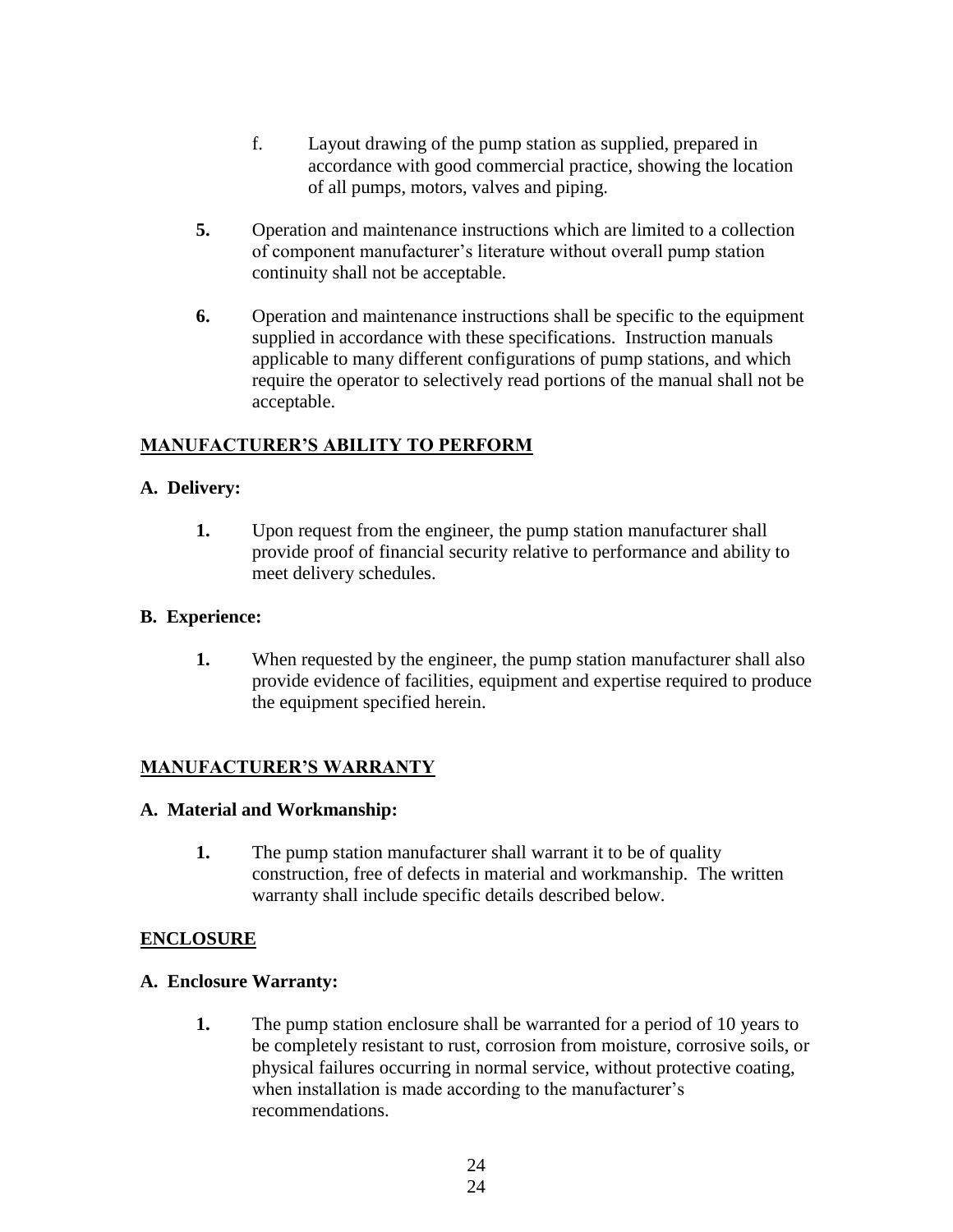# **OVERALL PUMP STATION**

#### **A. Equipment Warranty:**

- **1.** The equipment, apparatus, and parts furnished shall be warranted for a period of five (1) year, excepting only those items that are normally consumed in service, such as light bulbs, oils grease, packing, gaskets, Orings, etc. The pump station manufacturer shall be solely responsible for the warranty of the station and all components.
- **2.** Components failing to perform as specified by the engineers, or as represented by the manufacturer, or as proven defective in service during the warranty period, shall be replaced, repaired, or satisfactorily modified by the manufacturer without cost of parts or labor to the owner.
- **3.** It is not intended that the manufacturer assume liability for consequential damages of contingent liabilities arising out of failure of any product or parts thereof to operate properly, however caused by or resulting from arising out of defects in design or manufacturer, delays in delivery, replacement, or otherwise.

# **EFFECTIVE DATE**

# **A. Initial Date:**

**1.** The warranty shall become effective upon the acceptance by the purchaser or the purchaser's authorized agent, or sixty (60) days after installation, or ninety (90) days after shipment, whichever occurs first.

# **CONTRACTUAL OBLIGATIONS**

# **A. Intent of Specifications:**

**1.** These specifications and accompanying drawings specify and show equipment and materials as manufactured by the Gorman Rupp Company which are deemed most suitable for the service anticipated. This is not done, however, to eliminate other products equally as good and efficient. The contractor shall prepare his bid on the basis of the particular equipment and materials specified for the purpose of determining the low bid. The awarding of the contract shall constitute a contractual obligation to furnish the specified equipment and materials.

# **B. Substitutions:**

**1.** After execution of the contract, should the contractor desire to substitute equipment other than that specified in the contract, such substitution will be considered for one reason only. That the equipment proposed for substitution is superior in construction and efficiency to that specified in